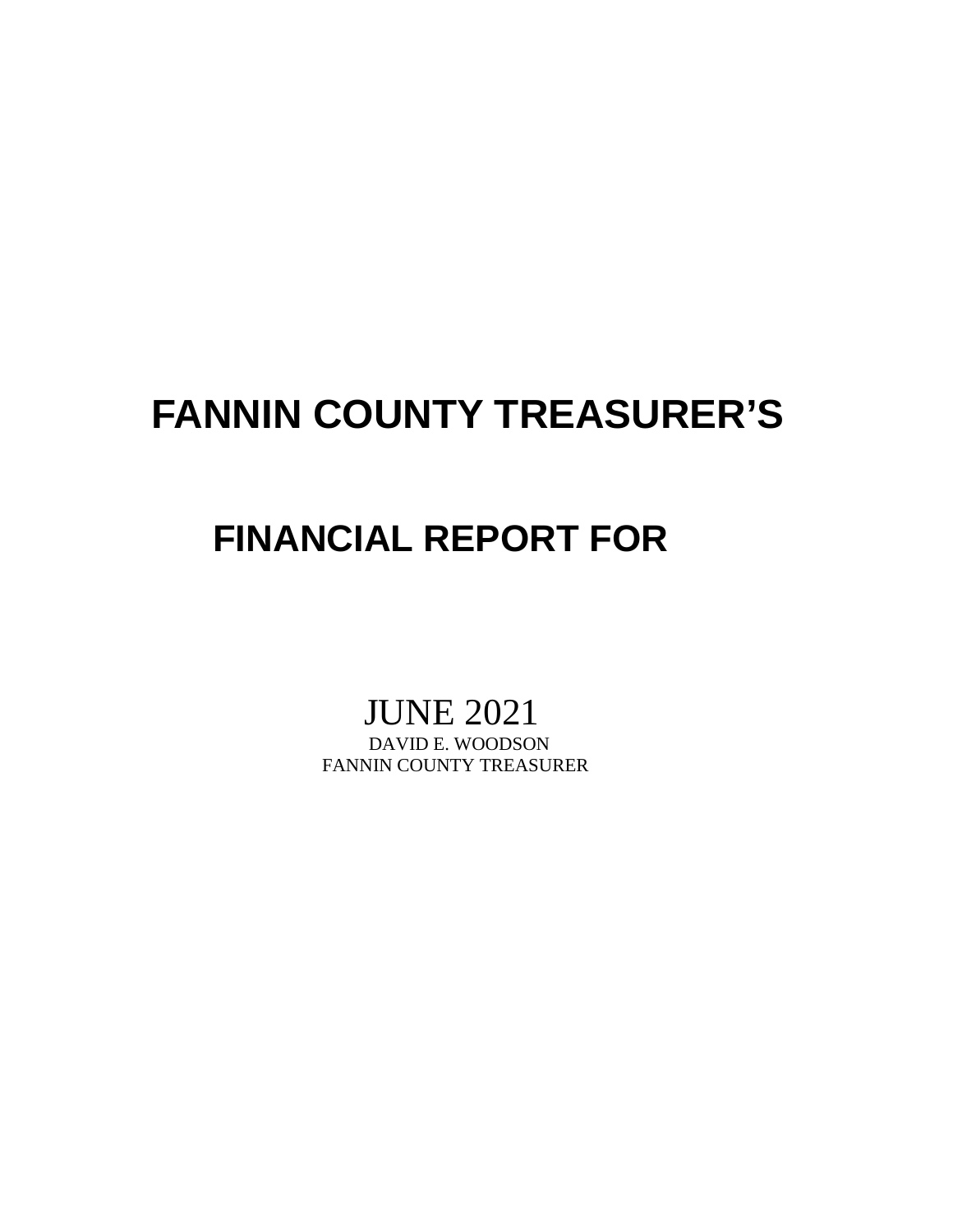

### **Receipt Listing by Product Code**

Fannin County, TX **The County of Totals by General Ledger Distribution Accounts** 

Date Range: 06/01/2021 - 06/30/2021

| <b>Product Code</b>         |           | <b>Product Code Description</b>            |                               |                                                              |                            |
|-----------------------------|-----------|--------------------------------------------|-------------------------------|--------------------------------------------------------------|----------------------------|
| 6th Ct of Appeals DC        |           | Dist Clk 6th Ct of Appeals                 |                               |                                                              |                            |
| Receipt Number              | Date      | <b>EOD Packet Number</b>                   | Payor Name                    | Distribution GL Account Number                               | <b>Distribution Amount</b> |
| R00000875                   | 6/22/2021 | CLPKT00149 - Receipts 6-22-                | <b>DISTRICT CLERK</b>         | 100-340-6000 - D.C.6TH COURT OF APPEALS                      | $-130.00$                  |
|                             |           | 2021-Posted                                |                               | FEE<br>6th Ct of Appeals DC Subtotal:                        | $-130.00$                  |
|                             |           | <b>Jail Admin Fee</b>                      |                               |                                                              |                            |
| Admin Fee                   |           |                                            |                               |                                                              |                            |
| Receipt Number              | Date      | <b>EOD Packet Number</b>                   | Payor Name                    | Distribution GL Account Number                               | <b>Distribution Amount</b> |
| R00000851                   | 6/16/2021 | CLPKT00147 - Receipts 6-16-<br>2021-Posted | <b>US BANK</b>                | 100-319-5530 - ADMINISTRATIVE FEE                            | $-27,457.50$               |
| R00000852                   | 6/16/2021 | CLPKT00147 - Receipts 6-16-<br>2021-Posted | <b>US BANK</b>                | 100-319-5530 - ADMINISTRATIVE FEE                            | $-28,852.50$               |
|                             |           |                                            |                               | <b>Admin Fee Subtotal:</b>                                   | $-56,310.00$               |
| <b>Alcohol License</b>      |           | <b>Alocohol Beverage License</b>           |                               |                                                              |                            |
| <b>Receipt Number</b>       | Date      | <b>EOD Packet Number</b>                   | Payor Name                    | Distribution GL Account Number                               | <b>Distribution Amount</b> |
| R00000846                   | 6/16/2021 | CLPKT00147 - Receipts 6-16-<br>2021-Posted | TAX A/C                       | 100-320-2000 - ALCOHLIC BEVERAGE<br><b>LICENSE</b>           | $-12.00$                   |
| R00000847                   | 6/16/2021 | CLPKT00147 - Receipts 6-16-<br>2021-Posted | TAX A/C                       | 100-320-2000 - ALCOHLIC BEVERAGE<br><b>LICENSE</b>           | $-180.00$                  |
|                             |           |                                            |                               | <b>Alcohol License Subtotal:</b>                             | $-192.00$                  |
| <b>Attnys &amp; Doctors</b> |           | <b>Attnys &amp; Doctors</b>                |                               |                                                              |                            |
| Receipt Number              | Date      | <b>EOD Packet Number</b>                   | Payor Name                    | Distribution GL Account Number                               | <b>Distribution Amount</b> |
| R00000875                   | 6/22/2021 | CLPKT00149 - Receipts 6-22-<br>2021-Posted | <b>DISTRICT CLERK</b>         | 100-318-1320 - ATTORNEYS & DOCTORS                           | -6.96                      |
|                             |           |                                            |                               | <b>Attnys &amp; Doctors Subtotal:</b>                        | $-6.96$                    |
| <b>Automobile Insurance</b> |           | <b>Automobile Insurance Loss Payment</b>   |                               |                                                              |                            |
| <b>Receipt Number</b>       | Date      | <b>EOD Packet Number</b>                   | Payor Name                    | Distribution GL Account Number                               | <b>Distribution Amount</b> |
| R00000817                   | 6/1/2021  | CLPKT00138 - Receipts 6-1-<br>2021-Posted  | TAC                           | 100-370-1310 - AUTOMOBILE INSURANCE<br><b>LOSS PAYMENTS</b>  | -6,303.98                  |
| R00000818                   | 6/1/2021  | CLPKT00138 - Receipts 6-1-<br>2021-Posted  | <b>TAC</b>                    | 100-370-1310 - AUTOMOBILE INSURANCE<br><b>LOSS PAYMENTS</b>  | $-6,619.40$                |
|                             |           |                                            |                               | Automobile Insurance Subtotal:                               | $-12,923.38$               |
| <b>Bail Bond</b>            |           | <b>Bail Bond Fees</b>                      |                               |                                                              |                            |
| Receipt Number              | Date      | <b>EOD Packet Number</b>                   | Payor Name                    | Distribution GL Account Number                               | <b>Distribution Amount</b> |
| R00000843                   | 6/14/2021 | CLPKT00146 - Receipts 6-14-<br>2021-Posted | <b>CARPENTER'S BAIL BONDS</b> | 130-345-1130 - SURETY BAIL BOND FEE                          | $-60.00$                   |
| R00000844                   | 6/14/2021 | CLPKT00146 - Receipts 6-14-<br>2021-Posted |                               | FANNIN COUNTY BAIL BONDS 130-345-1130 - SURETY BAIL BOND FEE | $-135.00$                  |
| R00000845                   | 6/14/2021 | CLPKT00146 - Receipts 6-14-<br>2021-Posted | DOC'S BAIL BONDS              | 130-345-1130 - SURETY BAIL BOND FEE                          | $-75.00$                   |

**Bail Bond Subtotal:**  $-270.00$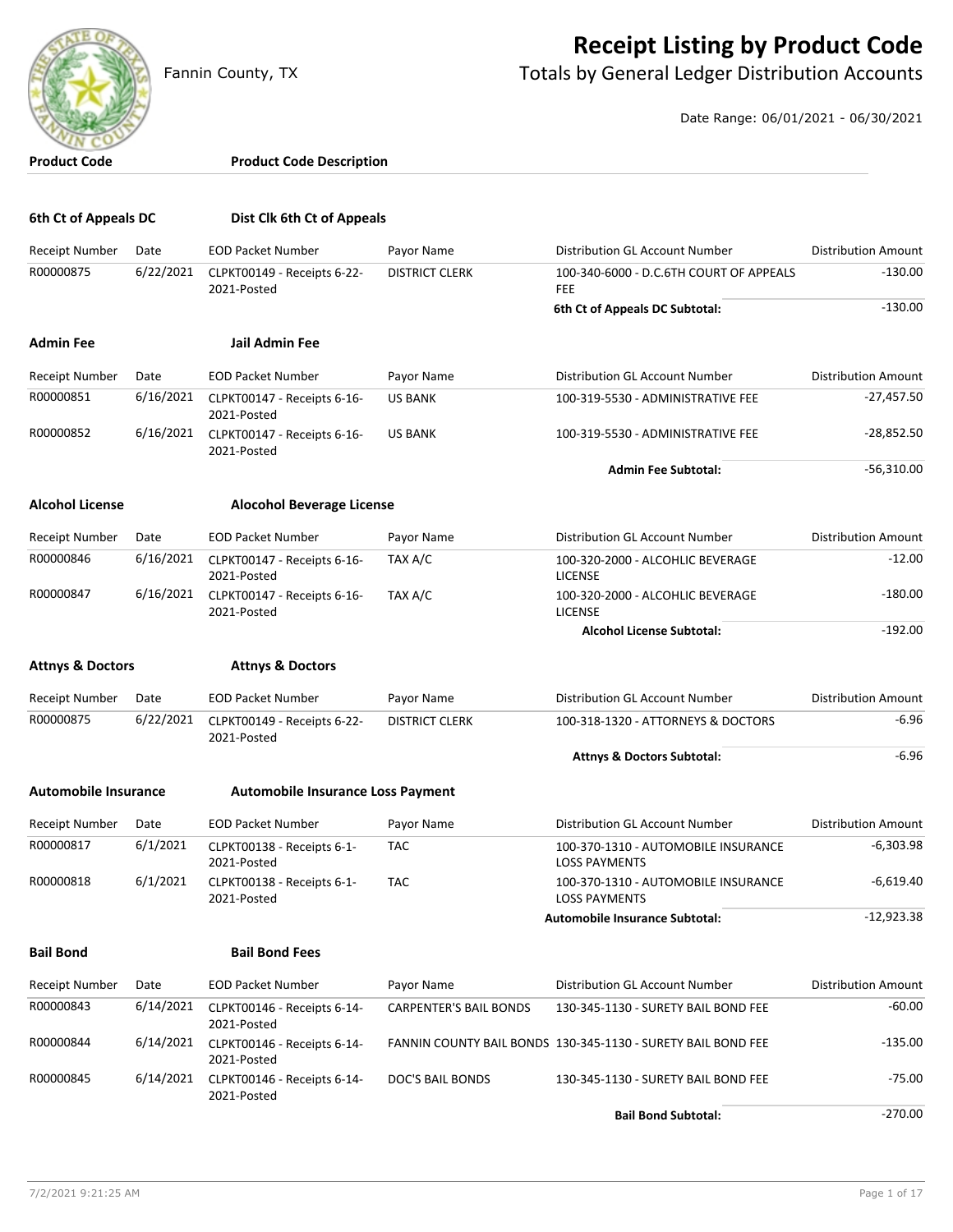| <b>Product Code</b>    |           | <b>Product Code Description</b>            |                           |                                                    |                            |
|------------------------|-----------|--------------------------------------------|---------------------------|----------------------------------------------------|----------------------------|
| <b>Bldg Permits</b>    |           | <b>Building Permits</b>                    |                           |                                                    |                            |
| Receipt Number         | Date      | <b>EOD Packet Number</b>                   | Payor Name                | Distribution GL Account Number                     | <b>Distribution Amount</b> |
| R00000816              | 6/1/2021  | CLPKT00138 - Receipts 6-1-<br>2021-Posted  | PHILIP V. MASON           | 100-340-6550 - BUILDING PERMITS                    | $-150.00$                  |
| R00000865              | 6/18/2021 | CLPKT00148 - Receipts 6-18-<br>2021-Posted | RICHARD COWLEY/REBEKAH    | 100-340-6550 - BUILDING PERMITS                    | $-150.00$                  |
|                        |           |                                            |                           | <b>Bldg Permits Subtotal:</b>                      | $-300.00$                  |
| <b>Blood Draws</b>     |           | <b>Blood Draws</b>                         |                           |                                                    |                            |
| <b>Receipt Number</b>  | Date      | <b>EOD Packet Number</b>                   | Payor Name                | Distribution GL Account Number                     | <b>Distribution Amount</b> |
| R00000856              | 6/16/2021 | CLPKT00147 - Receipts 6-16-<br>2021-Posted | <b>FANNIN COUNTY CSCD</b> | 360-370-1300 - REFUNDS &<br><b>MISCELLANEOUS</b>   | $-105.88$                  |
|                        |           |                                            |                           | <b>Blood Draws Subtotal:</b>                       | $-105.88$                  |
| <b>Bond Super Fees</b> |           | <b>Bond Supervision Fees</b>               |                           |                                                    |                            |
| <b>Receipt Number</b>  | Date      | <b>EOD Packet Number</b>                   | Payor Name                | Distribution GL Account Number                     | <b>Distribution Amount</b> |
| R00000832              | 6/8/2021  | CLPKT00143 - Receipts 6-8-<br>2021-Posted  | <b>FANNIN COUNTY CSCD</b> | 100-340-5730 - BOND SUPERVISION FEES               | $-11,742.00$               |
|                        |           |                                            |                           | <b>Bond Super Fees Subtotal:</b>                   | $-11,742.00$               |
| <b>Car Reg General</b> |           | <b>Car Reg General</b>                     |                           |                                                    |                            |
| <b>Receipt Number</b>  | Date      | <b>EOD Packet Number</b>                   | Payor Name                | Distribution GL Account Number                     | <b>Distribution Amount</b> |
| R00000827              | 6/4/2021  | CLPKT00141 - Receipts 6-4-<br>2021-Posted  | TAX A/C                   | 100-321-2000 - COMMISSIONS ON CAR<br><b>REGIST</b> | $-1,777.65$                |
| R00000848              | 6/16/2021 | CLPKT00147 - Receipts 6-16-<br>2021-Posted | TAX A/C                   | 100-321-2000 - COMMISSIONS ON CAR<br><b>REGIST</b> | $-9.20$                    |
| R00000849              | 6/16/2021 | CLPKT00147 - Receipts 6-16-<br>2021-Posted | TAX A/C                   | 100-321-2000 - COMMISSIONS ON CAR<br><b>REGIST</b> | $-2,602.30$                |
| R00000869              | 6/18/2021 | CLPKT00148 - Receipts 6-18-<br>2021-Posted | TAX A/C                   | 100-321-2000 - COMMISSIONS ON CAR<br><b>REGIST</b> | $-2,287.05$                |
|                        |           |                                            |                           | <b>Car Reg General Subtotal:</b>                   | $-6,676.20$                |
| Car Reg R&B Percenta   |           | <b>Car Reg R&amp;B Percentages</b>         |                           |                                                    |                            |
| Receipt Number         | Date      | <b>EOD Packet Number</b>                   | Payor Name                | Distribution GL Account Number                     | <b>Distribution Amount</b> |
| R00000827              | 6/4/2021  | CLPKT00141 - Receipts 6-4-<br>2021-Posted  | TAX A/C                   | 210-321-3000 - COUNTY'S ADDITIONAL \$10            | $-1,387.88$                |
|                        |           |                                            |                           | 220-321-3000 - COUNTY'S ADDITIONAL \$10            | $-1,616.69$                |
|                        |           |                                            |                           | 230-321-3000 - COUNTY'S ADDITIONAL \$10            | $-2,425.04$                |
|                        |           |                                            |                           | 240-321-3000 - COUNTY'S ADDITIONAL \$10            | $-1,380.39$                |
| R00000848              | 6/16/2021 | CLPKT00147 - Receipts 6-16-<br>2021-Posted | TAX A/C                   | 210-321-3000 - COUNTY'S ADDITIONAL \$10            | $-8.15$                    |
|                        |           |                                            |                           | 220-321-3000 - COUNTY'S ADDITIONAL \$10            | $-9.50$                    |
|                        |           |                                            |                           | 230-321-3000 - COUNTY'S ADDITIONAL \$10            | $-14.24$                   |
|                        |           |                                            |                           | 240-321-3000 - COUNTY'S ADDITIONAL \$10            | $-8.11$                    |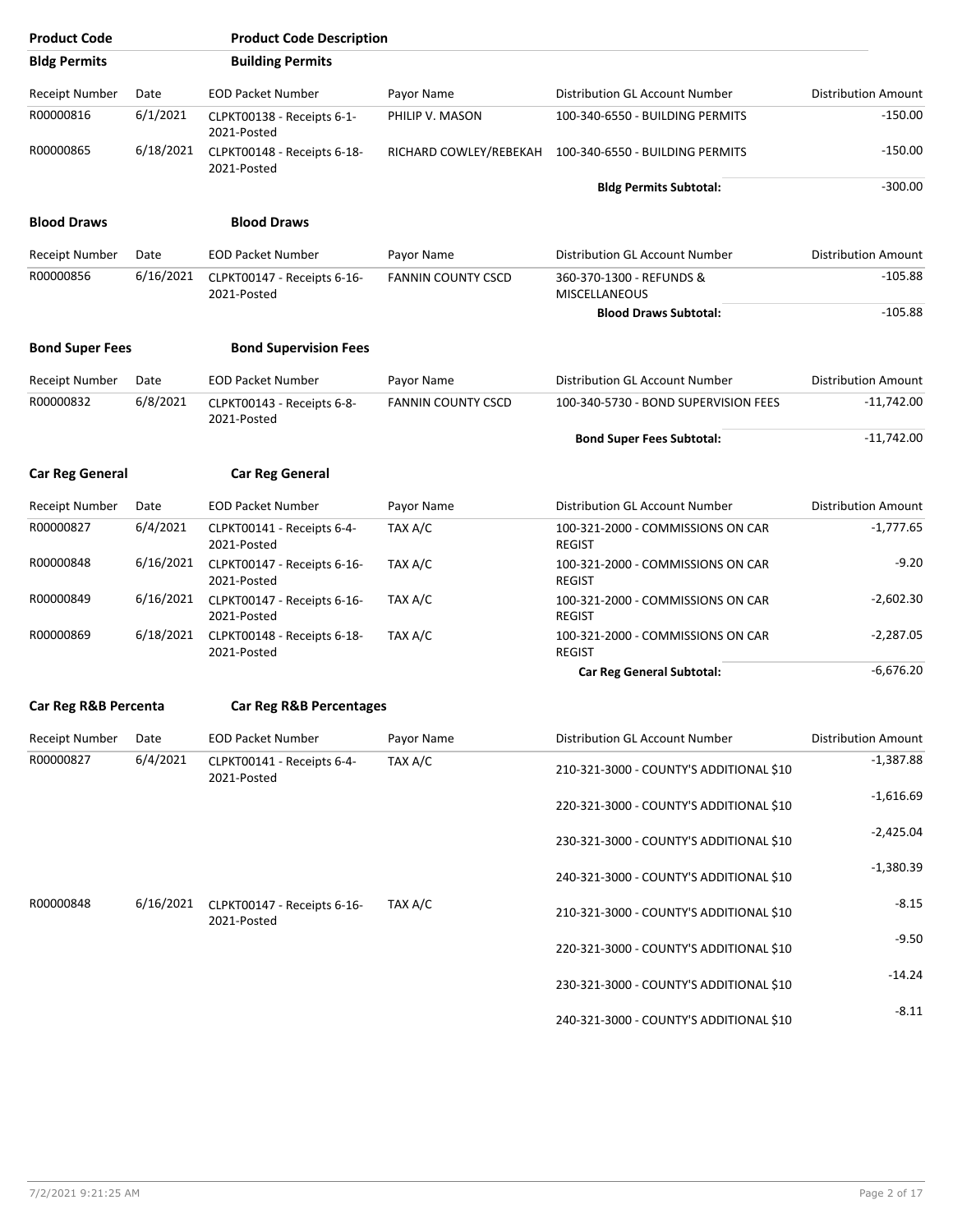| <b>Product Code</b> |           | <b>Product Code Description</b>            |            |                                                       |                            |
|---------------------|-----------|--------------------------------------------|------------|-------------------------------------------------------|----------------------------|
| R00000849           | 6/16/2021 | CLPKT00147 - Receipts 6-16-<br>2021-Posted | TAX A/C    | 210-321-3000 - COUNTY'S ADDITIONAL \$10               | $-1,748.60$                |
|                     |           |                                            |            | 220-321-3000 - COUNTY'S ADDITIONAL \$10               | $-2,036.89$                |
|                     |           |                                            |            | 230-321-3000 - COUNTY'S ADDITIONAL \$10               | $-3,055.34$                |
|                     |           |                                            |            | 240-321-3000 - COUNTY'S ADDITIONAL \$10               | $-1,739.17$                |
| R00000869           | 6/18/2021 | CLPKT00148 - Receipts 6-18-<br>2021-Posted | TAX A/C    | 210-321-3000 - COUNTY'S ADDITIONAL \$10               | $-1,607.98$                |
|                     |           |                                            |            | 220-321-3000 - COUNTY'S ADDITIONAL \$10               | $-1,873.09$                |
|                     |           |                                            |            | 230-321-3000 - COUNTY'S ADDITIONAL \$10               | $-2,809.63$                |
|                     |           |                                            |            | 240-321-3000 - COUNTY'S ADDITIONAL \$10               | $-1,599.30$                |
|                     |           |                                            |            | Car Reg R&B Percenta Subtotal:                        | $-23,320.00$               |
| <b>Car Titles</b>   |           | <b>Commission on Car Titles</b>            |            |                                                       |                            |
| Receipt Number      | Date      | <b>EOD Packet Number</b>                   | Payor Name | Distribution GL Account Number                        | <b>Distribution Amount</b> |
| R00000826           | 6/4/2021  | CLPKT00141 - Receipts 6-4-<br>2021 Bastad  | TAX A/C    | 100-321-2500 - COMMISSION ON CAR<br>$T(T)$ $\Gamma C$ | $-905.00$                  |

| R00000826 | 6/4/2021  | CLPKT00141 - Receipts 6-4-<br>2021-Posted  | TAX A/C | 100-321-2500 - COMMISSION ON CAR<br><b>TITLES</b> | $-905.00$   |
|-----------|-----------|--------------------------------------------|---------|---------------------------------------------------|-------------|
| R00000868 | 6/18/2021 | CLPKT00148 - Receipts 6-18-<br>2021-Posted | TAX A/C | 100-321-2500 - COMMISSION ON CAR<br><b>TITLES</b> | $-1,115.00$ |
|           |           |                                            |         | <b>Car Titles Subtotal:</b>                       | $-2,020.00$ |

#### **Cobra Health Payroll Cobra Health**

| Receipt Number | Date      | <b>EOD Packet Number</b>                   | Payor Name               | Distribution GL Account Number                   | <b>Distribution Amount</b> |
|----------------|-----------|--------------------------------------------|--------------------------|--------------------------------------------------|----------------------------|
| R00000821      | 6/2/2021  | CLPKT00139 - Receipts 6-2-<br>2021-Posted  | <b>VALTA SIEBENTHALL</b> | 950-370-1300 - REFUNDS &<br><b>MISCELLANEOUS</b> | $-988.96$                  |
| R00000831      | 6/7/2021  | CLPKT00142 - Receipts 6-7-<br>2021-Posted  | <b>SUZANNE STOWE</b>     | 950-370-1300 - REFUNDS &<br><b>MISCELLANEOUS</b> | -988.96                    |
| R00000881      | 6/24/2021 | CLPKT00151 - Receipts 6-24-<br>2021-Posted | PEGGY HIX                | 950-370-1300 - REFUNDS &<br><b>MISCELLANEOUS</b> | $-988.96$                  |
|                |           |                                            |                          | <b>Cobra Health Subtotal:</b>                    | $-2.966.88$                |

#### **Const Pct 1 Fees Const Pct 1 Fees**

| <b>Receipt Number</b> | Date     | <b>EOD Packet Number</b>                  | Payor Name               | Distribution GL Account Number       | <b>Distribution Amount</b> |
|-----------------------|----------|-------------------------------------------|--------------------------|--------------------------------------|----------------------------|
| R00000822             | 6/3/2021 | CLPKT00140 - Receipts 6-3-<br>2021-Posted | CONSTABLE PCT. #1        | 100-340-5510 - CONSTABLE PCT. 1 FEES | $-75.00$                   |
| R00000823             | 6/3/2021 | CLPKT00140 - Receipts 6-3-<br>2021-Posted | <b>CONSTABLE PCT. #1</b> | 100-340-5510 - CONSTABLE PCT. 1 FEES | $-75.00$                   |
| R00000824             | 6/3/2021 | CLPKT00140 - Receipts 6-3-<br>2021-Posted | <b>CONSTABLE PCT. #1</b> | 100-340-5510 - CONSTABLE PCT. 1 FEES | $-75.00$                   |
|                       |          |                                           |                          | <b>Const Pct 1 Fees Subtotal:</b>    | $-225.00$                  |

#### **County Records Mgt County Records Mgt**

| Date      | <b>EOD Packet Number</b>                   | Payor Name            | Distribution GL Account Number         | <b>Distribution Amount</b> |
|-----------|--------------------------------------------|-----------------------|----------------------------------------|----------------------------|
| 6/22/2021 | CLPKT00149 - Receipts 6-22-<br>2021-Posted | <b>DISTRICT CLERK</b> | 200-370-1350 - CO.OFFICE REC.MNGMT.FEE | $-328.62$                  |
|           |                                            |                       | <b>County Records Mgt Subtotal:</b>    | $-328.62$                  |
|           |                                            |                       |                                        |                            |

#### **Court Costs Court Cost and Arrest Fees**

| Receipt Number | Date | <b>EOD Packet Number</b>                                | Pavor Name         | Distribution GL Account Number         | <b>Distribution Amount</b> |
|----------------|------|---------------------------------------------------------|--------------------|----------------------------------------|----------------------------|
| R00000859      |      | 6/16/2021    CLPKT00147 - Receipts 6-16-<br>2021-Posted | FANNIN COUNTY CSCD | 100-318-1300 - COURT COSTS/ARREST FEES | $-8.58$                    |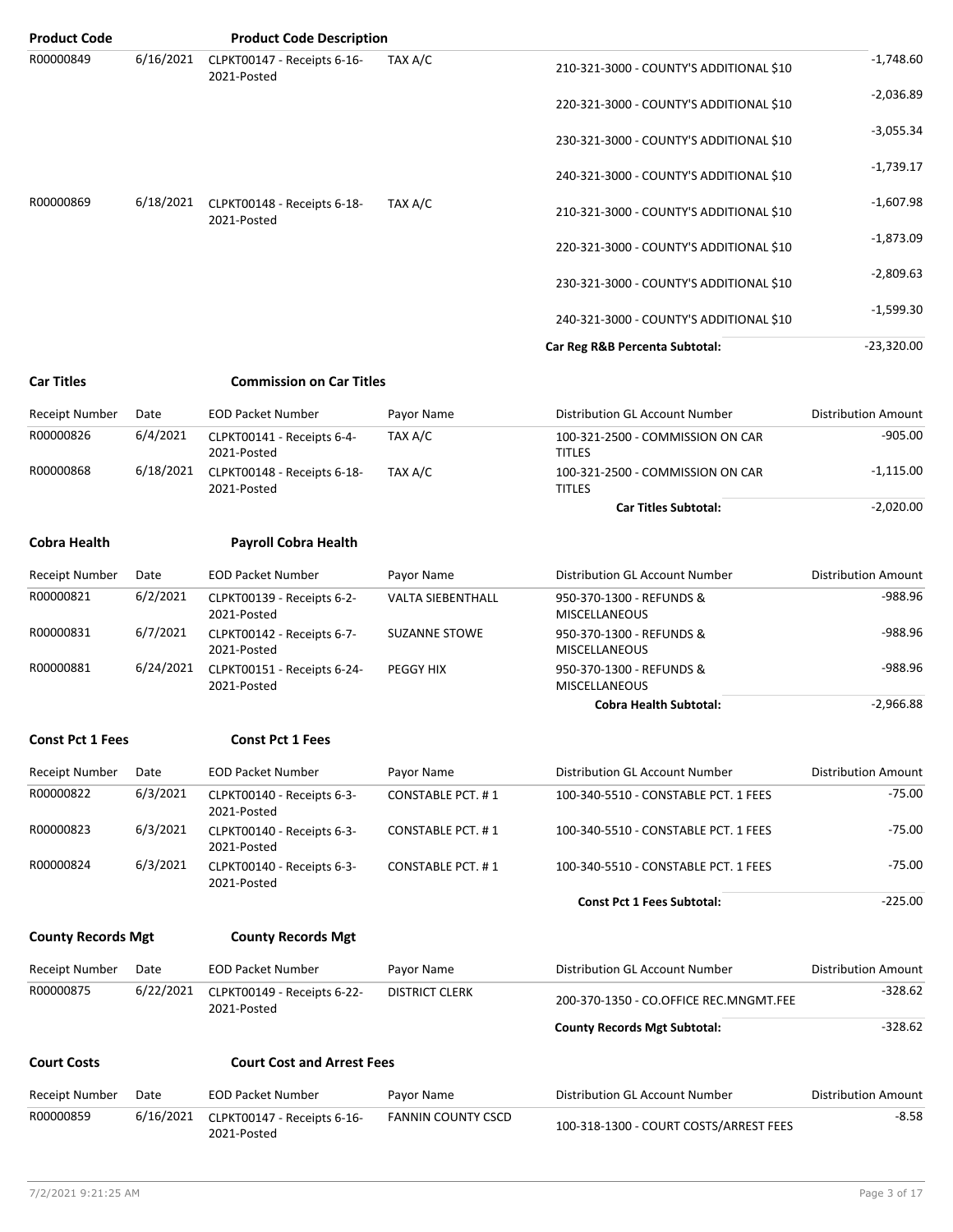| <b>Product Code</b>         |           | <b>Product Code Description</b>            |                            |                                                       |                            |
|-----------------------------|-----------|--------------------------------------------|----------------------------|-------------------------------------------------------|----------------------------|
| R00000875                   | 6/22/2021 | CLPKT00149 - Receipts 6-22-<br>2021-Posted | <b>DISTRICT CLERK</b>      | 100-318-1300 - COURT COSTS/ARREST FEES                | $-5,968.02$                |
|                             |           |                                            |                            | <b>Court Costs Subtotal:</b>                          | $-5,976.60$                |
| <b>Court Rec Pres</b>       |           | <b>Dist Clk Ct Rec Pres</b>                |                            |                                                       |                            |
| <b>Receipt Number</b>       | Date      | <b>EOD Packet Number</b>                   | Payor Name                 | Distribution GL Account Number                        | <b>Distribution Amount</b> |
| R00000875                   | 6/22/2021 | CLPKT00149 - Receipts 6-22-<br>2021-Posted | <b>DISTRICT CLERK</b>      | 193-370-1330 - DIST.CLK.COURT RECORDS<br>PRESERVATION | $-262.64$                  |
|                             |           |                                            |                            | <b>Court Rec Pres Subtotal:</b>                       | $-262.64$                  |
| <b>Court Reporter</b>       |           | <b>Court Reporter</b>                      |                            |                                                       |                            |
| Receipt Number              | Date      | <b>EOD Packet Number</b>                   | Payor Name                 | Distribution GL Account Number                        | <b>Distribution Amount</b> |
| R00000875                   | 6/22/2021 | CLPKT00149 - Receipts 6-22-<br>2021-Posted | <b>DISTRICT CLERK</b>      | 100-370-1620 - COURT REPORTER SERVICE<br><b>FEE</b>   | $-390.00$                  |
|                             |           |                                            |                            | <b>Court Reporter Subtotal:</b>                       | $-390.00$                  |
| <b>Courthouse Restorati</b> |           | <b>THC CH Restoration</b>                  |                            |                                                       |                            |
| <b>Receipt Number</b>       | Date      | <b>EOD Packet Number</b>                   | Payor Name                 | Distribution GL Account Number                        | <b>Distribution Amount</b> |
| R00000840                   | 6/14/2021 | CLPKT00146 - Receipts 6-14-<br>2021-Posted | TEXAS HISTORICAL COMMISSIC | 670-330-5100 - COURTHOUSE RESTORATION                 | $-1,178,005.39$            |
|                             |           |                                            |                            | <b>Courthouse Restorati Subtotal:</b>                 | $-1,178,005.39$            |
| <b>Courthouse Security</b>  |           | <b>Dist Clk</b>                            |                            |                                                       |                            |
| <b>Receipt Number</b>       | Date      | <b>EOD Packet Number</b>                   | Payor Name                 | Distribution GL Account Number                        | <b>Distribution Amount</b> |
| R00000875                   | 6/22/2021 | CLPKT00149 - Receipts 6-22-<br>2021-Posted | <b>DISTRICT CLERK</b>      | 110-340-6500 - DISTRICT CLERK FEES                    | $-183.97$                  |
|                             |           |                                            |                            | <b>Courthouse Security Subtotal:</b>                  | $-183.97$                  |
| <b>Culvert General</b>      |           | <b>Culvert Permit</b>                      |                            |                                                       |                            |
| <b>Receipt Number</b>       | Date      | <b>EOD Packet Number</b>                   | Payor Name                 | Distribution GL Account Number                        | <b>Distribution Amount</b> |
| R00000813                   | 6/1/2021  | CLPKT00138 - Receipts 6-1-<br>2021-Posted  | <b>REECE EVANS</b>         | 100-370-1420 - CULVERT PERMITTING<br><b>PROCESS</b>   | $-10.00$                   |
| R00000814                   | 6/1/2021  | CLPKT00138 - Receipts 6-1-<br>2021-Posted  | <b>THOMAS LOCKE</b>        | 100-370-1420 - CULVERT PERMITTING<br><b>PROCESS</b>   | $-10.00$                   |
| R00000833                   | 6/8/2021  | CLPKT00143 - Receipts 6-8-<br>2021-Posted  | <b>AURELIO CANALES</b>     | 100-370-1420 - CULVERT PERMITTING<br><b>PROCESS</b>   | $-10.00$                   |
| R00000850                   | 6/16/2021 | CLPKT00147 - Receipts 6-16-<br>2021-Posted | <b>SHAWN CUMMINS</b>       | 100-370-1420 - CULVERT PERMITTING<br><b>PROCESS</b>   | $-10.00$                   |
| R00000873                   | 6/22/2021 | CLPKT00149 - Receipts 6-22-<br>2021-Posted | TRACY ALEXANDER            | 100-370-1420 - CULVERT PERMITTING<br><b>PROCESS</b>   | $-20.00$                   |
| R00000880                   | 6/23/2021 | CLPKT00150 - Receipts 6-23-<br>2021-Posted | SAMI MOIN                  | 100-370-1420 - CULVERT PERMITTING<br><b>PROCESS</b>   | $-10.00$                   |
| R00000885                   | 6/25/2021 | CLPKT00152 - Receipts 6-25-<br>2021-Posted | <b>TAMI BEATTY</b>         | 100-370-1420 - CULVERT PERMITTING<br><b>PROCESS</b>   | $-10.00$                   |
|                             |           |                                            |                            | <b>Culvert General Subtotal:</b>                      | -80.00                     |
| <b>Culvert R&amp;B 1</b>    |           | <b>Culvert Permit</b>                      |                            |                                                       |                            |
| Receipt Number              | Date      | <b>EOD Packet Number</b>                   | Payor Name                 | Distribution GL Account Number                        | <b>Distribution Amount</b> |
| R00000813                   | 6/1/2021  | CLPKT00138 - Receipts 6-1-<br>2021-Posted  | <b>REECE EVANS</b>         | 210-370-1420 - CULVERT PERMITTING<br><b>PROCESS</b>   | $-20.00$                   |
| R00000880                   | 6/23/2021 | CLPKT00150 - Receipts 6-23-<br>2021-Posted | SAMI MOIN                  | 210-370-1420 - CULVERT PERMITTING<br><b>PROCESS</b>   | $-20.00$                   |
|                             |           |                                            |                            | <b>Culvert R&amp;B 1 Subtotal:</b>                    | $-40.00$                   |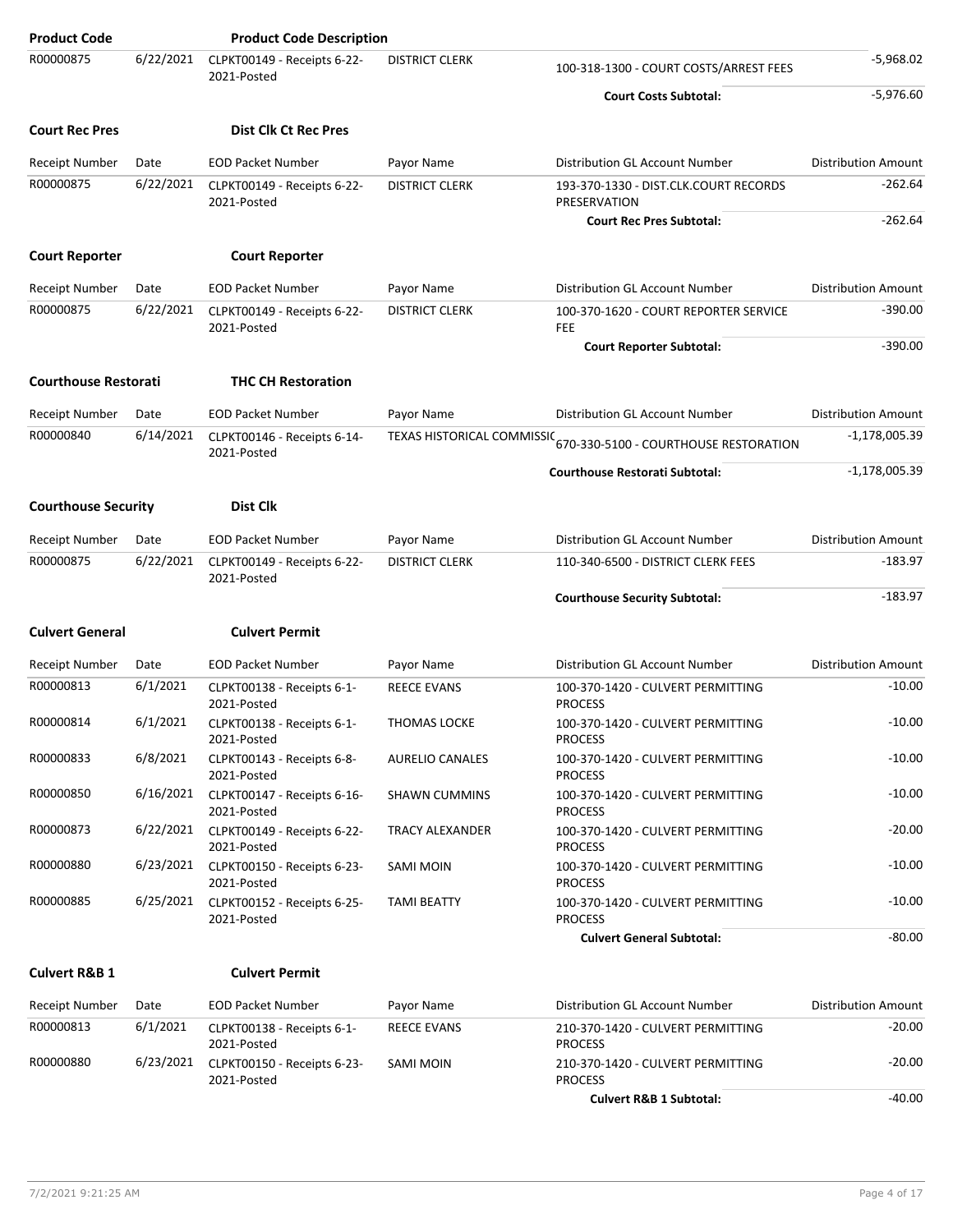| <b>Product Code</b>       |           | <b>Product Code Description</b>                      |                           |                                                     |                            |
|---------------------------|-----------|------------------------------------------------------|---------------------------|-----------------------------------------------------|----------------------------|
| <b>Culvert R&amp;B 2</b>  |           | <b>Culvert Permit</b>                                |                           |                                                     |                            |
| <b>Receipt Number</b>     | Date      | <b>EOD Packet Number</b>                             | Payor Name                | Distribution GL Account Number                      | <b>Distribution Amount</b> |
| R00000833                 | 6/8/2021  | CLPKT00143 - Receipts 6-8-<br>2021-Posted            | <b>AURELIO CANALES</b>    | 220-370-1420 - CULVERT PERMITTING<br><b>PROCESS</b> | -20.00                     |
| R00000873                 | 6/22/2021 | CLPKT00149 - Receipts 6-22-<br>2021-Posted           | <b>TRACY ALEXANDER</b>    | 220-370-1420 - CULVERT PERMITTING<br><b>PROCESS</b> | $-40.00$                   |
|                           |           |                                                      |                           | <b>Culvert R&amp;B 2 Subtotal:</b>                  | $-60.00$                   |
| <b>Culvert R&amp;B 3</b>  |           | <b>Culvert Permit</b>                                |                           |                                                     |                            |
| <b>Receipt Number</b>     | Date      | <b>EOD Packet Number</b>                             | Payor Name                | Distribution GL Account Number                      | <b>Distribution Amount</b> |
| R00000814                 | 6/1/2021  | CLPKT00138 - Receipts 6-1-<br>2021-Posted            | <b>THOMAS LOCKE</b>       | 230-370-1420 - CULVERT PERMITTING<br><b>PROCESS</b> | $-20.00$                   |
| R00000850                 | 6/16/2021 | CLPKT00147 - Receipts 6-16-<br>2021-Posted           | <b>SHAWN CUMMINS</b>      | 230-370-1420 - CULVERT PERMITTING<br><b>PROCESS</b> | $-20.00$                   |
| R00000885                 | 6/25/2021 | CLPKT00152 - Receipts 6-25-<br>2021-Posted           | <b>TAMI BEATTY</b>        | 230-370-1420 - CULVERT PERMITTING<br><b>PROCESS</b> | $-20.00$                   |
|                           |           |                                                      |                           | <b>Culvert R&amp;B 3 Subtotal:</b>                  | $-60.00$                   |
| <b>Current Prop Tax</b>   |           | <b>Flat Amount</b>                                   |                           |                                                     |                            |
| <b>Receipt Number</b>     | Date      | <b>EOD Packet Number</b>                             | Payor Name                | Distribution GL Account Number                      | <b>Distribution Amount</b> |
| R00000828                 | 6/4/2021  | CLPKT00141 - Receipts 6-4-<br>2021-Posted            | <b>APPRAISAL DISTRICT</b> | 600-310-1100 - CURRENT TAXES                        | $-5,367.50$                |
| R00000838                 | 6/14/2021 | CLPKT00146 - Receipts 6-14-<br>2021-Posted           | <b>APPRAISAL DISTRICT</b> | 600-310-1100 - CURRENT TAXES                        | -4,415.62                  |
| R00000867                 | 6/18/2021 | CLPKT00148 - Receipts 6-18-<br>2021-Posted           | APPRAISAL DISTRICT        | 600-310-1100 - CURRENT TAXES                        | $-2,587.13$                |
| R00000887                 | 6/25/2021 | CLPKT00152 - Receipts 6-25-<br>2021-Posted           | <b>APPRAISAL DISTRICT</b> | 600-310-1100 - CURRENT TAXES                        | $-1,798.80$                |
|                           |           |                                                      |                           | <b>Current Prop Tax Subtotal:</b>                   | $-14,169.05$               |
| <b>Current Prop Taxes</b> |           | <b>Current Prop Taxes</b>                            |                           |                                                     |                            |
| <b>Receipt Number</b>     | Date      | <b>EOD Packet Number</b>                             | Payor Name                | Distribution GL Account Number                      | <b>Distribution Amount</b> |
| R00000828                 | 6/4/2021  | CLPKT00141 - Receipts 6-4-                           | APPRAISAL DISTRICT        | 100-310-1100 - CURRENT TAXES                        | $-39,395.45$               |
|                           |           | 2021-Posted                                          |                           | 210-310-1100 - CURRENT TAXES                        | $-2,264.23$                |
|                           |           |                                                      |                           | 220-310-1100 - CURRENT TAXES                        | $-2,637.98$                |
|                           |           |                                                      |                           | 230-310-1100 - CURRENT TAXES                        | $-3,956.72$                |
|                           |           |                                                      |                           | 240-310-1100 - CURRENT TAXES                        | $-2,252.61$                |
| R00000838                 |           | 6/14/2021 CLPKT00146 - Receipts 6-14-                | <b>APPRAISAL DISTRICT</b> | 100-310-1100 - CURRENT TAXES                        | $-30,836.50$               |
|                           |           | 2021-Posted                                          |                           | 210-310-1100 - CURRENT TAXES                        | $-1,772.31$                |
|                           |           |                                                      |                           | 220-310-1100 - CURRENT TAXES                        | $-2,064.86$                |
|                           |           |                                                      |                           | 230-310-1100 - CURRENT TAXES                        | $-3,097.09$                |
|                           |           |                                                      |                           | 240-310-1100 - CURRENT TAXES                        | $-1,763.22$                |
| R00000867                 |           | 6/18/2021 CLPKT00148 - Receipts 6-18-                | <b>APPRAISAL DISTRICT</b> | 100-310-1100 - CURRENT TAXES                        | $-18,933.80$               |
|                           |           | 2021-Posted                                          |                           | 210-310-1100 - CURRENT TAXES                        | $-1,088.21$                |
|                           |           |                                                      |                           | 220-310-1100 - CURRENT TAXES                        | $-1,267.84$                |
|                           |           |                                                      |                           | 230-310-1100 - CURRENT TAXES                        | $-1,901.63$                |
|                           |           |                                                      |                           |                                                     | $-1,082.62$                |
| R00000887                 |           |                                                      |                           | 240-310-1100 - CURRENT TAXES                        | $-13,173.35$               |
|                           |           | 6/25/2021 CLPKT00152 - Receipts 6-25-<br>2021-Posted | <b>APPRAISAL DISTRICT</b> | 100-310-1100 - CURRENT TAXES                        |                            |
|                           |           |                                                      |                           | 210-310-1100 - CURRENT TAXES                        | $-757.13$                  |
|                           |           |                                                      |                           | 220-310-1100 - CURRENT TAXES                        | -882.11                    |
|                           |           |                                                      |                           | 230-310-1100 - CURRENT TAXES                        | $-1,323.08$                |
|                           |           |                                                      |                           | 240-310-1100 - CURRENT TAXES                        | $-753.25$                  |
|                           |           |                                                      |                           | <b>Current Prop Taxes Subtotal:</b>                 | $-131,203.99$              |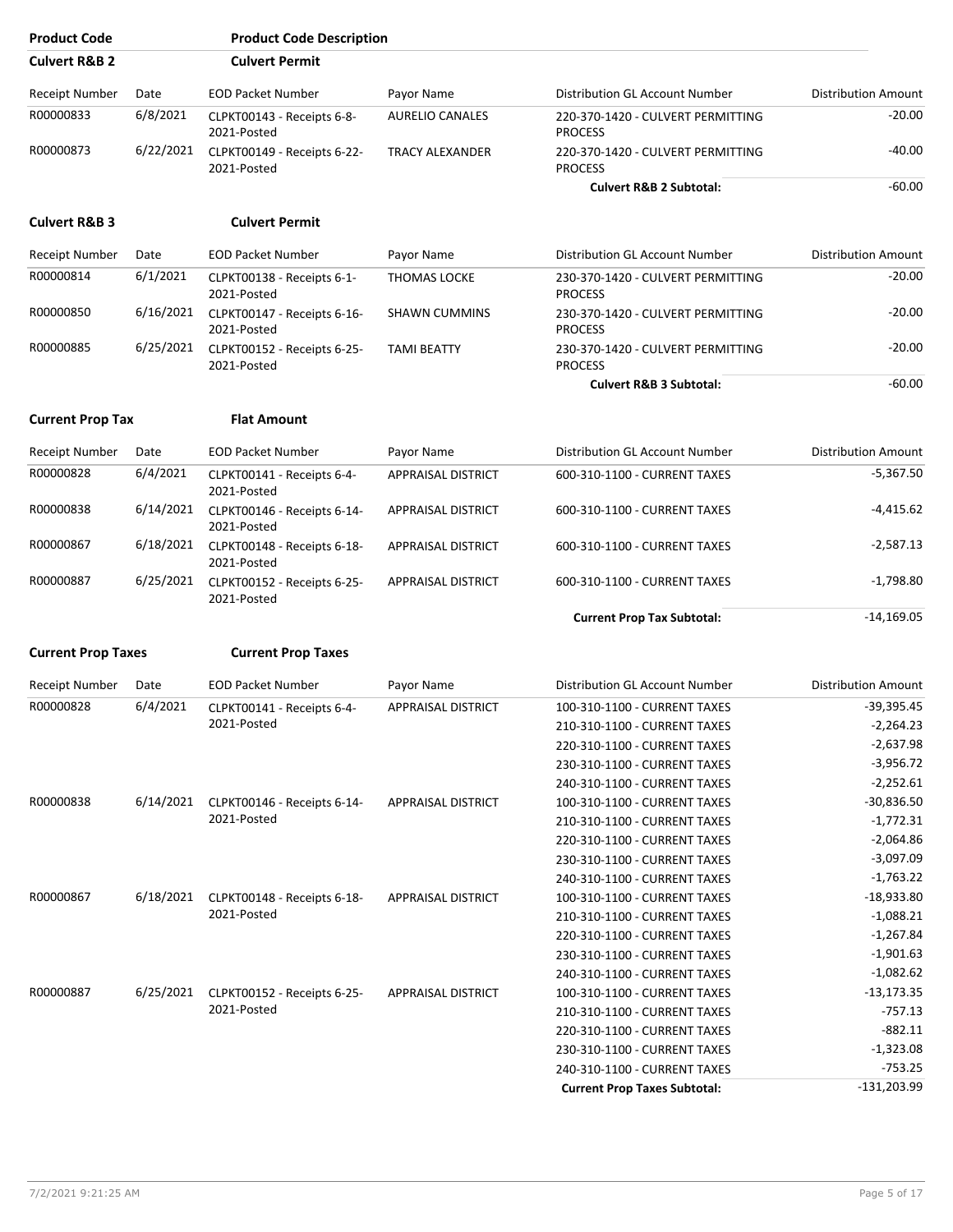| <b>Product Code</b>         |           | <b>Product Code Description</b>            |                           |                                                                  |                            |
|-----------------------------|-----------|--------------------------------------------|---------------------------|------------------------------------------------------------------|----------------------------|
| <b>DA Postage</b>           |           | <b>DA Postage</b>                          |                           |                                                                  |                            |
| Receipt Number              | Date      | <b>EOD Packet Number</b>                   | Payor Name                | Distribution GL Account Number                                   | <b>Distribution Amount</b> |
| R00000819                   | 6/2/2021  | CLPKT00139 - Receipts 6-2-<br>2021-Posted  |                           | DISTRICT ATTORNEY TRUST FU 100-475-3110 - POSTAGE                | $-6.65$                    |
|                             |           |                                            |                           | <b>DA Postage Subtotal:</b>                                      | $-6.65$                    |
| <b>Delinquent Prop Tax</b>  |           | <b>Flat Amount</b>                         |                           |                                                                  |                            |
| Receipt Number              | Date      | <b>EOD Packet Number</b>                   | Payor Name                | Distribution GL Account Number                                   | <b>Distribution Amount</b> |
| R00000828                   | 6/4/2021  | CLPKT00141 - Receipts 6-4-<br>2021-Posted  | <b>APPRAISAL DISTRICT</b> | 600-310-1200 - DELINQUENT TAXES                                  | $-476.89$                  |
| R00000838                   | 6/14/2021 | CLPKT00146 - Receipts 6-14-<br>2021-Posted | <b>APPRAISAL DISTRICT</b> | 600-310-1200 - DELINQUENT TAXES                                  | $-268.06$                  |
| R00000867                   | 6/18/2021 | CLPKT00148 - Receipts 6-18-<br>2021-Posted | <b>APPRAISAL DISTRICT</b> | 600-310-1200 - DELINQUENT TAXES                                  | $-591.65$                  |
| R00000887                   | 6/25/2021 | CLPKT00152 - Receipts 6-25-<br>2021-Posted | <b>APPRAISAL DISTRICT</b> | 600-310-1200 - DELINQUENT TAXES                                  | $-2,556.63$                |
| R00000887                   | 6/25/2021 | CLPKT00152 - Receipts 6-25-<br>2021-Posted | <b>APPRAISAL DISTRICT</b> | 600-310-1200 - DELINQUENT TAXES                                  | $-97.62$                   |
|                             |           |                                            |                           | <b>Delinquent Prop Tax Subtotal:</b>                             | $-3,990.85$                |
| <b>Delinquent Prop Taxe</b> |           | <b>Delinquent Prop Taxes</b>               |                           |                                                                  |                            |
| Receipt Number              | Date      | <b>EOD Packet Number</b>                   | Payor Name                | Distribution GL Account Number                                   | <b>Distribution Amount</b> |
| R00000828                   | 6/4/2021  | CLPKT00141 - Receipts 6-4-                 | <b>APPRAISAL DISTRICT</b> | 100-310-1200 - DELINQUENT TAXES                                  | $-6,502.58$                |
|                             |           | 2021-Posted                                |                           | 210-310-1200 - DELINQUENT TAXES                                  | $-373.73$                  |
|                             |           |                                            |                           | 220-310-1200 - DELINQUENT TAXES                                  | $-435.42$                  |
|                             |           |                                            |                           | 230-310-1200 - DELINQUENT TAXES                                  | $-653.09$                  |
|                             |           |                                            |                           | 240-310-1200 - DELINQUENT TAXES                                  | $-371.81$                  |
| R00000838                   | 6/14/2021 | CLPKT00146 - Receipts 6-14-                | <b>APPRAISAL DISTRICT</b> | 100-310-1200 - DELINQUENT TAXES                                  | $-3,194.09$                |
|                             |           | 2021-Posted                                |                           | 210-310-1200 - DELINQUENT TAXES                                  | $-183.58$                  |
|                             |           |                                            |                           | 220-310-1200 - DELINQUENT TAXES                                  | $-213.88$                  |
|                             |           |                                            |                           | 230-310-1200 - DELINQUENT TAXES                                  | $-320.80$                  |
|                             |           |                                            |                           | 240-310-1200 - DELINQUENT TAXES                                  | $-182.64$                  |
| R00000867                   | 6/18/2021 | CLPKT00148 - Receipts 6-18-                | <b>APPRAISAL DISTRICT</b> | 100-310-1200 - DELINQUENT TAXES                                  | $-7,765.60$                |
|                             |           | 2021-Posted                                |                           | 210-310-1200 - DELINQUENT TAXES                                  | $-446.32$                  |
|                             |           |                                            |                           | 220-310-1200 - DELINQUENT TAXES                                  | $-520.00$                  |
|                             |           |                                            |                           | 230-310-1200 - DELINQUENT TAXES                                  | $-779.94$                  |
|                             |           |                                            |                           | 240-310-1200 - DELINQUENT TAXES                                  | $-444.03$                  |
|                             |           |                                            |                           | <b>Delinquent Prop Taxe Subtotal:</b>                            | $-22,387.51$               |
|                             |           |                                            |                           |                                                                  |                            |
| Dist Attny Fee 360          |           | Dist Attny Fee 360                         |                           |                                                                  |                            |
| Receipt Number              | Date      | <b>EOD Packet Number</b>                   | Payor Name                | Distribution GL Account Number                                   | <b>Distribution Amount</b> |
| R00000820                   | 6/2/2021  | CLPKT00139 - Receipts 6-2-<br>2021-Posted  |                           | DISTRICT ATTORNEY TRUST FU 360-340-4750 - DISTRICT ATTORNEY FEES | $-30.00$                   |
|                             |           |                                            |                           | Dist Attny Fee 360 Subtotal:                                     | $-30.00$                   |
| <b>Dist Attny Fees</b>      |           | <b>Dist Attny Fees</b>                     |                           |                                                                  |                            |
| Receipt Number              | Date      | <b>EOD Packet Number</b>                   | Payor Name                | Distribution GL Account Number                                   | Distribution Amount        |
| R00000819                   | 6/2/2021  | CLPKT00139 - Receipts 6-2-<br>2021-Posted  |                           | DISTRICT ATTORNEY TRUST FU 100-340-4750 - DISTRICT ATTORNEY FEES | $-2.00$                    |
| R00000857                   | 6/16/2021 | CLPKT00147 - Receipts 6-16-<br>2021-Posted | <b>FANNIN COUNTY CSCD</b> | 100-340-4750 - DISTRICT ATTORNEY FEES                            | $-6.40$                    |
|                             |           |                                            |                           | Dist Attny Fees Subtotal:                                        | $-8.40$                    |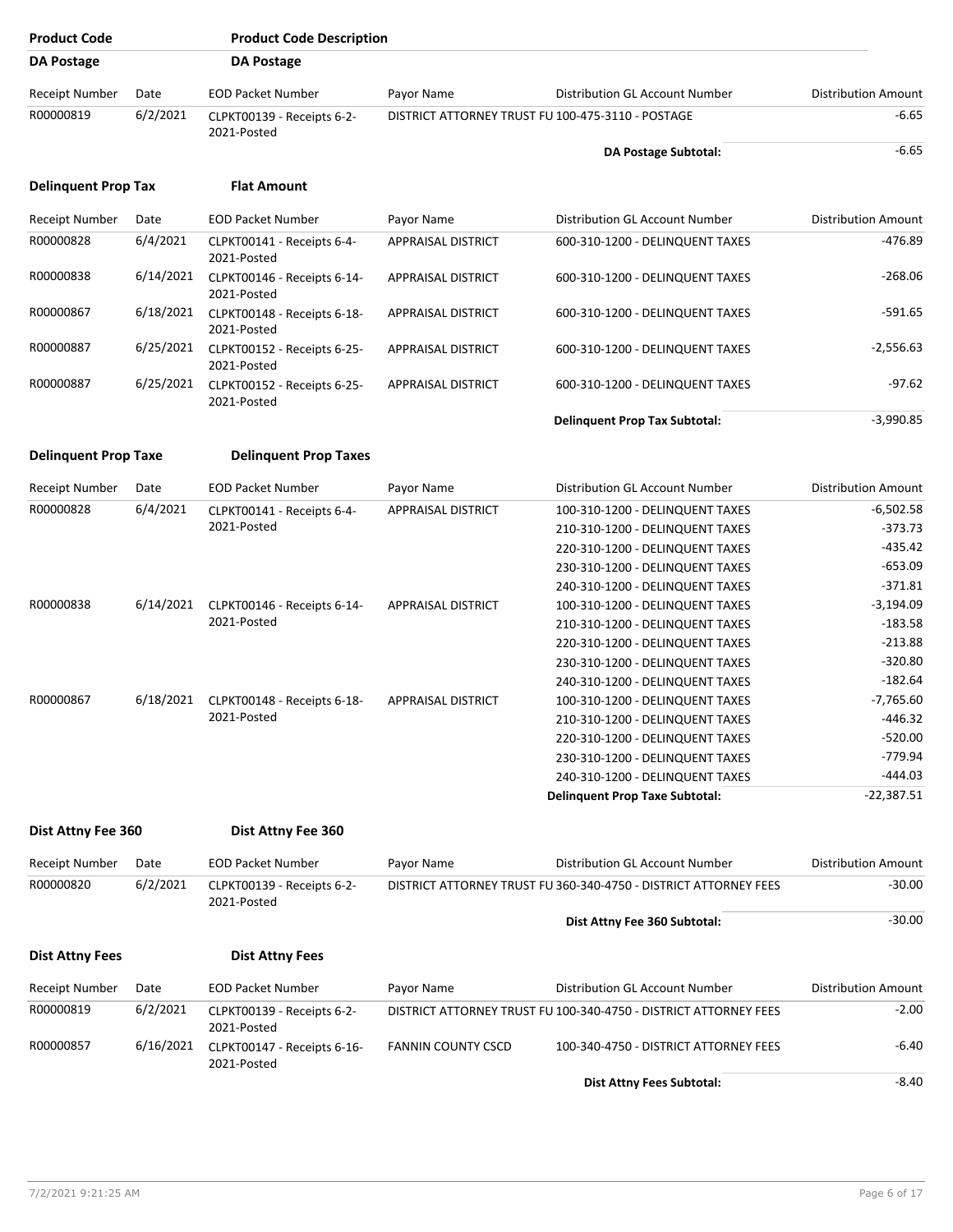| <b>Product Code</b>        |           | <b>Product Code Description</b>            |                        |                                                  |                            |
|----------------------------|-----------|--------------------------------------------|------------------------|--------------------------------------------------|----------------------------|
| Dist Clk Fines & Fee       |           | Dist Clk Fines & Fee                       |                        |                                                  |                            |
| <b>Receipt Number</b>      | Date      | <b>EOD Packet Number</b>                   | Payor Name             | Distribution GL Account Number                   | <b>Distribution Amount</b> |
| R00000875                  | 6/22/2021 | CLPKT00149 - Receipts 6-22-<br>2021-Posted | <b>DISTRICT CLERK</b>  | 100-340-4500 - DISTRICT CLERK FEES               | -4,998.68                  |
|                            |           |                                            |                        | Dist Clk Fines & Fee Subtotal:                   | $-4,998.68$                |
| <b>Donations</b>           |           | <b>Lake Fannin Donations</b>               |                        |                                                  |                            |
| <b>Receipt Number</b>      | Date      | <b>EOD Packet Number</b>                   | Payor Name             | Distribution GL Account Number                   | <b>Distribution Amount</b> |
| R00000841                  | 6/14/2021 | CLPKT00146 - Receipts 6-14-<br>2021-Posted | LAKE FANNIN VOLUNTEERS | 850-370-1500 - DONATIONS                         | $-83.00$                   |
|                            |           |                                            |                        | <b>Donations Subtotal:</b>                       | $-83.00$                   |
| <b>Donations R&amp;B1</b>  |           | <b>R&amp;B 1 Donations</b>                 |                        |                                                  |                            |
| Receipt Number             | Date      | <b>EOD Packet Number</b>                   | Payor Name             | Distribution GL Account Number                   | <b>Distribution Amount</b> |
| R00000876                  | 6/23/2021 | CLPKT00150 - Receipts 6-23-                | WALTON R. MOORE JR.    | 210-370-1500 - DONATIONS                         | $-350.00$                  |
|                            |           | 2021-Posted                                |                        | Donations R&B1 Subtotal:                         | $-350.00$                  |
|                            |           | Dist Clk Drug Ct                           |                        |                                                  |                            |
| <b>Drug Court</b>          |           |                                            |                        |                                                  |                            |
| Receipt Number             | Date      | <b>EOD Packet Number</b>                   | Payor Name             | Distribution GL Account Number                   | <b>Distribution Amount</b> |
| R00000875                  | 6/22/2021 | CLPKT00149 - Receipts 6-22-<br>2021-Posted | <b>DISTRICT CLERK</b>  | 590-370-4250 - DRUG COURT FEE                    | -77.72                     |
|                            |           |                                            |                        | Drug Court Subtotal:                             | $-77.72$                   |
| <b>Election Equip Fund</b> |           | <b>Election Reimbursement</b>              |                        |                                                  |                            |
| <b>Receipt Number</b>      | Date      | <b>EOD Packet Number</b>                   | Payor Name             | Distribution GL Account Number                   | <b>Distribution Amount</b> |
| R00000853                  | 6/16/2021 | CLPKT00147 - Receipts 6-16-<br>2021-Posted | <b>ECTOR ISD</b>       | 123-340-4840 - ELECTION<br>REIMBURSEMENTS        | $-688.00$                  |
| R00000854                  | 6/16/2021 | CLPKT00147 - Receipts 6-16-<br>2021-Posted | <b>CITY OF LADONIA</b> | 123-340-4840 - ELECTION<br>REIMBURSEMENTS        | $-688.00$                  |
| R00000855                  | 6/16/2021 | CLPKT00147 - Receipts 6-16-<br>2021-Posted | <b>TRENTON ISD</b>     | 123-340-4840 - ELECTION<br>REIMBURSEMENTS        | $-516.00$                  |
| R00000877                  | 6/23/2021 | CLPKT00150 - Receipts 6-23-<br>2021-Posted | <b>CITY OF TRENTON</b> | 123-340-4840 - ELECTION<br>REIMBURSEMENTS        | $-516.00$                  |
| R00000878                  | 6/23/2021 | CLPKT00150 - Receipts 6-23-<br>2021-Posted | <b>CITY OF BONHAM</b>  | 123-340-4840 - ELECTION<br><b>REIMBURSEMENTS</b> | $-688.00$                  |
|                            |           |                                            |                        | <b>Election Equip Fund Subtotal:</b>             | $-3,096.00$                |
| <b>Election Reimb.</b>     |           | <b>Election Reimb.</b>                     |                        |                                                  |                            |
| Receipt Number             | Date      | <b>EOD Packet Number</b>                   | Payor Name             | Distribution GL Account Number                   | <b>Distribution Amount</b> |
| R00000853                  | 6/16/2021 | CLPKT00147 - Receipts 6-16-<br>2021-Posted | <b>ECTOR ISD</b>       | 100-340-4840 - ELECTION<br>REIMBURSEMENTS        | $-60.00$                   |
| R00000854                  | 6/16/2021 | CLPKT00147 - Receipts 6-16-<br>2021-Posted | <b>CITY OF LADONIA</b> | 100-340-4840 - ELECTION<br>REIMBURSEMENTS        | $-60.00$                   |
| R00000855                  | 6/16/2021 | CLPKT00147 - Receipts 6-16-<br>2021-Posted | <b>TRENTON ISD</b>     | 100-340-4840 - ELECTION<br>REIMBURSEMENTS        | $-60.00$                   |
| R00000877                  | 6/23/2021 | CLPKT00150 - Receipts 6-23-<br>2021-Posted | <b>CITY OF TRENTON</b> | 100-340-4840 - ELECTION<br>REIMBURSEMENTS        | $-60.00$                   |
| R00000878                  | 6/23/2021 | CLPKT00150 - Receipts 6-23-<br>2021-Posted | <b>CITY OF BONHAM</b>  | 100-340-4840 - ELECTION<br>REIMBURSEMENTS        | $-60.00$                   |
|                            |           |                                            |                        | <b>Election Reimb. Subtotal:</b>                 | $-300.00$                  |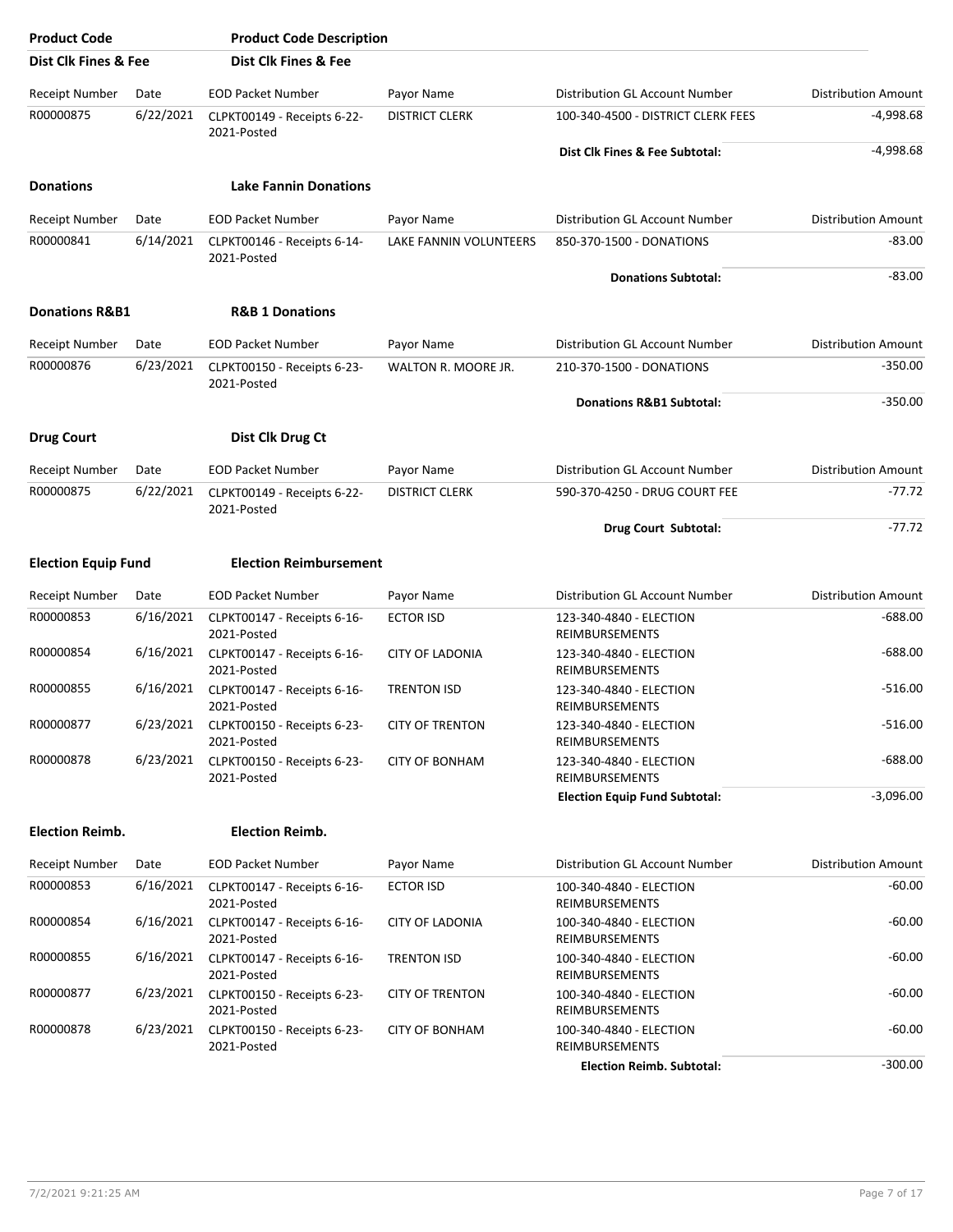| <b>Product Code</b>           |           | <b>Product Code Description</b>            |                           |                                                                               |                            |
|-------------------------------|-----------|--------------------------------------------|---------------------------|-------------------------------------------------------------------------------|----------------------------|
| <b>Family Protection</b>      |           | <b>Family Protection</b>                   |                           |                                                                               |                            |
| <b>Receipt Number</b>         | Date      | <b>EOD Packet Number</b>                   | Payor Name                | Distribution GL Account Number                                                | <b>Distribution Amount</b> |
| R00000875                     | 6/22/2021 | CLPKT00149 - Receipts 6-22-<br>2021-Posted | <b>DISTRICT CLERK</b>     | 100-340-1350 - FAMILY PROTECTION FEE                                          | $-150.00$                  |
|                               |           |                                            |                           | <b>Family Protection Subtotal:</b>                                            | $-150.00$                  |
| <b>Fines Dist Clk</b>         |           | Road & Bridge                              |                           |                                                                               |                            |
| <b>Receipt Number</b>         | Date      | <b>EOD Packet Number</b>                   | Payor Name                | Distribution GL Account Number                                                | <b>Distribution Amount</b> |
| R00000875                     | 6/22/2021 | CLPKT00149 - Receipts 6-22-                | <b>DISTRICT CLERK</b>     | 210-350-4500 - DISTRICT CLERK FINES                                           | $-1,115.69$                |
|                               |           | 2021-Posted                                |                           | 220-350-4500 - DISTRICT CLERK FINES                                           | $-1,299.62$                |
|                               |           |                                            |                           | 230-350-4500 - DISTRICT CLERK FINES                                           | $-1,949.43$                |
|                               |           |                                            |                           | 240-350-4500 - DISTRICT CLERK FINES                                           | $-1,109.66$                |
|                               |           |                                            |                           | <b>Fines Dist Clk Subtotal:</b>                                               | $-5,474.40$                |
| <b>Flood Plain</b>            |           | <b>Flood Plain Fees</b>                    |                           |                                                                               |                            |
| Receipt Number                | Date      | <b>EOD Packet Number</b>                   | Payor Name                | Distribution GL Account Number                                                | <b>Distribution Amount</b> |
| R00000815                     | 6/1/2021  | CLPKT00138 - Receipts 6-1-<br>2021-Posted  | PHILIP V. MASON           | 100-340-6540 - FLOOD PLAIN<br>DEVELOPMENT PERMIT                              | $-30.00$                   |
| R00000861                     | 6/18/2021 | CLPKT00148 - Receipts 6-18-<br>2021-Posted | MIKE WAGNER               | 100-340-6540 - FLOOD PLAIN<br>DEVELOPMENT PERMIT                              | $-30.00$                   |
| R00000862                     | 6/18/2021 | CLPKT00148 - Receipts 6-18-<br>2021-Posted |                           | TURPIN SEPTIC SERVICE - FOR I100-340-6540 - FLOOD PLAIN<br>DEVELOPMENT PERMIT | $-30.00$                   |
| R00000863                     | 6/18/2021 | CLPKT00148 - Receipts 6-18-<br>2021-Posted |                           | TURPIN SEPTIC SERVICE FOR M100-340-6540 - FLOOD PLAIN<br>DEVELOPMENT PERMIT   | $-30.00$                   |
| R00000864                     | 6/18/2021 | CLPKT00148 - Receipts 6-18-<br>2021-Posted | RICHARD COWLEY/REBEKAH    | 100-340-6540 - FLOOD PLAIN<br>DEVELOPMENT PERMIT                              | $-30.00$                   |
| R00000879                     | 6/23/2021 | CLPKT00150 - Receipts 6-23-<br>2021-Posted |                           | JARED BAKER/STEPHEN ELLIS 100-340-6540 - FLOOD PLAIN<br>DEVELOPMENT PERMIT    | $-30.00$                   |
| R00000882                     | 6/25/2021 | CLPKT00152 - Receipts 6-25-<br>2021-Posted | BENJAMINE MICHALESON      | 100-340-6540 - FLOOD PLAIN<br>DEVELOPMENT PERMIT                              | $-30.00$                   |
| R00000883                     | 6/25/2021 | CLPKT00152 - Receipts 6-25-<br>2021-Posted | JOHN ADELMANN             | 100-340-6540 - FLOOD PLAIN<br>DEVELOPMENT PERMIT                              | $-30.00$                   |
| R00000884                     | 6/25/2021 | CLPKT00152 - Receipts 6-25-<br>2021-Posted | <b>BILLY JOE CAMPBELL</b> | 100-340-6540 - FLOOD PLAIN<br>DEVELOPMENT PERMIT                              | $-30.00$                   |
|                               |           |                                            |                           | <b>Flood Plain Subtotal:</b>                                                  | -270.00                    |
| <b>IFTA Refunds R&amp;B 2</b> |           | <b>IFTA Refunds</b>                        |                           |                                                                               |                            |
| Receipt Number                | Date      | <b>EOD Packet Number</b>                   | Payor Name                | Distribution GL Account Number                                                | <b>Distribution Amount</b> |
| R00000891                     | 6/28/2021 | CLPKT00153 - Receipts 6-28-<br>2021-Posted | <b>COMPTROLLER</b>        | 220-370-1300 - REFUNDS &<br>MISCELLANEOUS                                     | $-16.43$                   |
|                               |           |                                            |                           | <b>IFTA Refunds R&amp;B 2 Subtotal:</b>                                       | $-16.43$                   |
| <b>IFTA Refunds R&amp;B 3</b> |           | <b>IFTA Refunds</b>                        |                           |                                                                               |                            |
| Receipt Number                | Date      | <b>EOD Packet Number</b>                   | Payor Name                | Distribution GL Account Number                                                | <b>Distribution Amount</b> |
| R00000891                     | 6/28/2021 | CLPKT00153 - Receipts 6-28-<br>2021-Posted | <b>COMPTROLLER</b>        | 230-370-1300 - REFUNDS &<br><b>MISCELLANEOUS</b>                              | $-49.29$                   |
|                               |           |                                            |                           | IFTA Refunds R&B 3 Subtotal:                                                  | $-49.29$                   |
| Jail Pay Phone Commi          |           | Jail Pay Phone Commi                       |                           |                                                                               |                            |
| Receipt Number                | Date      | <b>EOD Packet Number</b>                   | Payor Name                | Distribution GL Account Number                                                | <b>Distribution Amount</b> |
| R00000870                     | 6/22/2021 | CLPKT00149 - Receipts 6-22-<br>2021-Posted | <b>SECURUS</b>            | 100-319-4200 - JAIL PAY PHONE<br><b>COMMISSION</b>                            | $-33,104.01$               |
|                               |           |                                            |                           | Jail Pay Phone Commi Subtotal:                                                | $-33,104.01$               |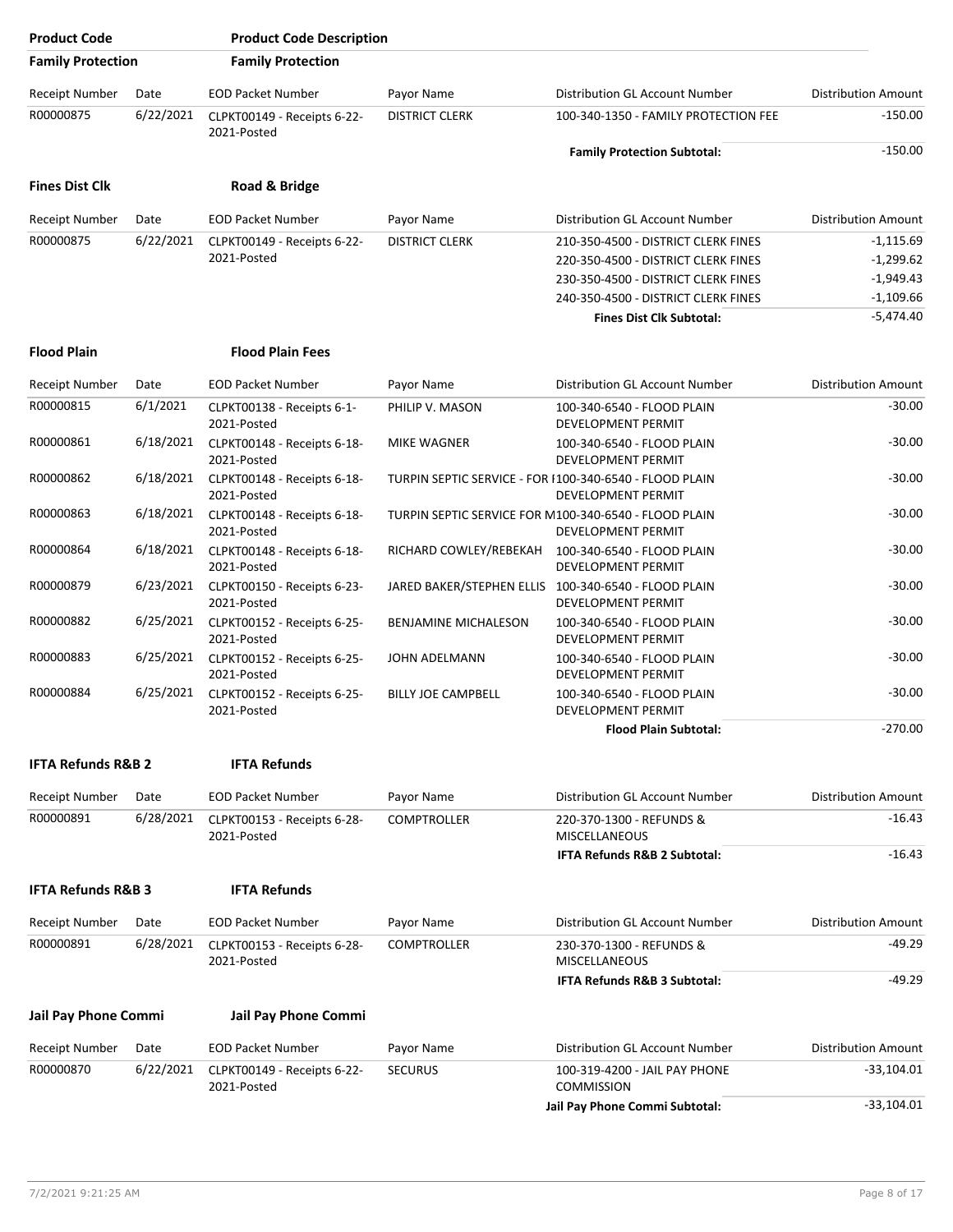| <b>Product Code</b>                |                   | <b>Product Code Description</b>            |                           |                                                             |                                           |
|------------------------------------|-------------------|--------------------------------------------|---------------------------|-------------------------------------------------------------|-------------------------------------------|
| <b>Juv Prob Court Costs</b>        |                   | <b>Juv Prob Court Costs</b>                |                           |                                                             |                                           |
| Receipt Number                     | Date              | <b>EOD Packet Number</b>                   | Payor Name                | Distribution GL Account Number                              | <b>Distribution Amount</b>                |
| R00000835                          | 6/9/2021          | CLPKT00144 - Receipts 6-9-<br>2021-Posted  | <b>JUVENILE PROBATION</b> | 891-340-5770 - JUVENILE PROBATION<br><b>COURT COSTS</b>     | -15.00                                    |
| R00000871                          | 6/22/2021         | CLPKT00149 - Receipts 6-22-<br>2021-Posted | <b>JUVENILE PROBATION</b> | 891-340-5770 - JUVENILE PROBATION<br><b>COURT COSTS</b>     | $-5.00$                                   |
|                                    |                   |                                            |                           | <b>Juv Prob Court Costs Subtotal:</b>                       | $-20.00$                                  |
| <b>Juv Prob Fees</b>               |                   | <b>Juv Prob Fees</b>                       |                           |                                                             |                                           |
| <b>Receipt Number</b>              | Date              | <b>EOD Packet Number</b>                   | Payor Name                | Distribution GL Account Number                              | <b>Distribution Amount</b>                |
| R00000871                          | 6/22/2021         | CLPKT00149 - Receipts 6-22-<br>2021-Posted | <b>JUVENILE PROBATION</b> | 891-340-5750 - JUVENILE PROBATION FEES                      | $-15.00$                                  |
| R00000872                          | 6/22/2021         | CLPKT00149 - Receipts 6-22-<br>2021-Posted | <b>JUVENILE PROBATION</b> | 891-340-5750 - JUVENILE PROBATION FEES                      | $-15.00$                                  |
| R00000886                          | 6/25/2021         | CLPKT00152 - Receipts 6-25-<br>2021-Posted | <b>JUVENILE PROBATION</b> | 891-340-5750 - JUVENILE PROBATION FEES                      | $-20.00$                                  |
|                                    |                   |                                            |                           | <b>Juv Prob Fees Subtotal:</b>                              | $-50.00$                                  |
| <b>KFYN</b>                        |                   | <b>KFYN Radio Tower Rent</b>               |                           |                                                             |                                           |
| <b>Receipt Number</b>              | Date              | <b>EOD Packet Number</b>                   | Payor Name                | Distribution GL Account Number                              | <b>Distribution Amount</b>                |
| R00000842                          | 6/14/2021         | CLPKT00146 - Receipts 6-14-<br>2021-Posted | VISION MEDIA GROUP, INC.  | 100-370-1000 - KFYN-RADIO TOWER RENT                        | $-200.00$                                 |
|                                    |                   |                                            |                           | <b>KFYN Subtotal:</b>                                       | $-200.00$                                 |
| Law Library                        |                   | <b>District Clerk</b>                      |                           |                                                             |                                           |
| <b>Receipt Number</b>              | Date              | <b>EOD Packet Number</b>                   | Payor Name                | Distribution GL Account Number                              | <b>Distribution Amount</b>                |
| R00000875                          | 6/22/2021         | CLPKT00149 - Receipts 6-22-                | <b>DISTRICT CLERK</b>     | 350-340-4500 - DISTRICT CLERK FEES                          | $-910.00$                                 |
|                                    |                   | 2021-Posted                                |                           |                                                             |                                           |
|                                    |                   |                                            |                           | Law Library Subtotal:                                       | $-910.00$                                 |
| <b>Legend Bank 100</b>             |                   | <b>Interest</b>                            |                           |                                                             |                                           |
| <b>Receipt Number</b>              | Date              | <b>EOD Packet Number</b>                   | Payor Name                | Distribution GL Account Number                              | <b>Distribution Amount</b>                |
| R00000836                          | 6/10/2021         | CLPKT00145 - Receipts 6-10-<br>2021-Posted |                           | FANNIN COUNTY ENVIRONMEI100-360-1000 - INTEREST EARNINGS    | -0.06                                     |
|                                    |                   |                                            |                           | Legend Bank 100 Subtotal:                                   | $-0.06$                                   |
| Livestock                          |                   | <b>Proceeds of Sale of Livestock</b>       |                           |                                                             |                                           |
| <b>Receipt Number</b>              | Date              | <b>EOD Packet Number</b>                   | Payor Name                | Distribution GL Account Number                              | <b>Distribution Amount</b>                |
| R00000825                          | 6/3/2021          | CLPKT00140 - Receipts 6-3-                 |                           | CATTLEMEN'S LIVESTOCK COM100-370-4320 - PROCEEDS OF SALE OF | $-4,227.25$                               |
|                                    |                   | 2021-Posted                                |                           | <b>LIVESTOCK</b><br><b>Livestock Subtotal:</b>              | $-4,227.25$                               |
| <b>Mixed Bev Gross</b>             |                   | <b>Tax on Mixed Drinks</b>                 |                           |                                                             |                                           |
|                                    |                   |                                            |                           |                                                             |                                           |
| <b>Receipt Number</b><br>R00000866 | Date<br>6/18/2021 | <b>EOD Packet Number</b>                   | Payor Name                | Distribution GL Account Number                              | <b>Distribution Amount</b><br>$-1,280.43$ |
|                                    |                   | CLPKT00148 - Receipts 6-18-<br>2021-Posted | <b>COMPTROLLER</b>        | 100-318-1400 - TAX ON MIXED DRINKS                          |                                           |
|                                    |                   |                                            |                           | <b>Mixed Bev Gross Subtotal:</b>                            | $-1,280.43$                               |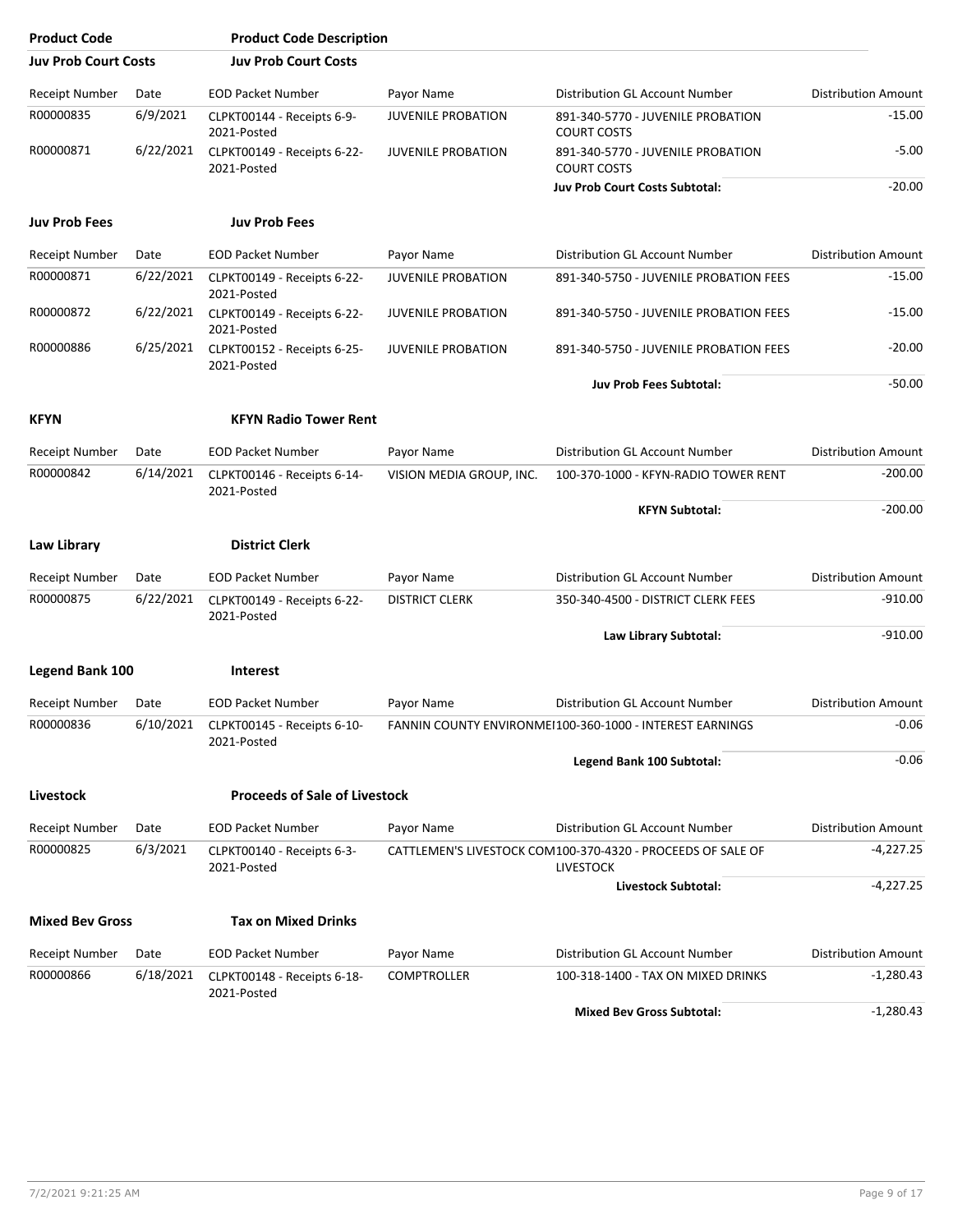| <b>Product Code</b>       |           | <b>Product Code Description</b>            |                        |                                                          |                            |
|---------------------------|-----------|--------------------------------------------|------------------------|----------------------------------------------------------|----------------------------|
| <b>Mixed Bev Sales</b>    |           | <b>Tax Of Mixed Drinks</b>                 |                        |                                                          |                            |
| <b>Receipt Number</b>     | Date      | <b>EOD Packet Number</b>                   | Payor Name             | Distribution GL Account Number                           | <b>Distribution Amount</b> |
| R00000866                 | 6/18/2021 | CLPKT00148 - Receipts 6-18-<br>2021-Posted | <b>COMPTROLLER</b>     | 100-318-1400 - TAX ON MIXED DRINKS                       | $-1,529.70$                |
|                           |           |                                            |                        | <b>Mixed Bev Sales Subtotal:</b>                         | $-1,529.70$                |
| <b>PILT Grassland</b>     |           | Grassland                                  |                        |                                                          |                            |
| <b>Receipt Number</b>     | Date      | <b>EOD Packet Number</b>                   | Payor Name             | Distribution GL Account Number                           | <b>Distribution Amount</b> |
| R00000889                 | 6/28/2021 | CLPKT00153 - Receipts 6-28-<br>2021-Posted | DEPARTMENT OF INTERIOR | 100-318-1200 - PAY N LIEU TAX/GRASSLAND                  | $-18,642.08$               |
|                           |           |                                            |                        | 210-318-1200 - PAY N LIEU TAX/GRASSLAND                  | $-1,129.36$                |
|                           |           |                                            |                        | 220-318-1200 - PAY N LIEU TAX/GRASSLAND                  | $-1,315.78$                |
|                           |           |                                            |                        | 230-318-1200 - PAY N LIEU TAX/GRASSLAND                  | $-1,973.54$                |
|                           |           |                                            |                        | 240-318-1200 - PAY N LIEU TAX/GRASSLAND                  | $-1,123.56$                |
|                           |           |                                            |                        | 600-318-1200 - PAY N LIEU TAX/GRASSLAND                  | $-1,007.68$                |
|                           |           |                                            |                        | <b>PILT Grassland Subtotal:</b>                          | $-25,192.00$               |
| <b>PILT ISD</b>           |           | Grassland                                  |                        |                                                          |                            |
| Receipt Number            | Date      | <b>EOD Packet Number</b>                   | Payor Name             | Distribution GL Account Number                           | <b>Distribution Amount</b> |
| R00000889                 | 6/28/2021 | CLPKT00153 - Receipts 6-28-<br>2021-Posted | DEPARTMENT OF INTERIOR | 100-318-1200 - PAY N LIEU TAX/GRASSLAND                  | $-25,192.00$               |
|                           |           |                                            |                        | PILT ISD Subtotal:                                       | $-25,192.00$               |
| <b>Records Archive</b>    |           | <b>District Court</b>                      |                        |                                                          |                            |
| <b>Receipt Number</b>     | Date      | <b>EOD Packet Number</b>                   | Payor Name             | Distribution GL Account Number                           | <b>Distribution Amount</b> |
| R00000875                 | 6/22/2021 | CLPKT00149 - Receipts 6-22-<br>2021-Posted | <b>DISTRICT CLERK</b>  | 191-370-4500 - DISTRICT CT.RECORDS<br><b>ARCHIVE FEE</b> | $-343.34$                  |
|                           |           |                                            |                        | <b>Records Archive Subtotal:</b>                         | $-343.34$                  |
| <b>Records Management</b> |           | Dist Clerk Rec Mgt                         |                        |                                                          |                            |
| <b>Receipt Number</b>     | Date      | <b>EOD Packet Number</b>                   | Payor Name             | Distribution GL Account Number                           | <b>Distribution Amount</b> |
| R00000875                 | 6/22/2021 | CLPKT00149 - Receipts 6-22-<br>2021-Posted | <b>DISTRICT CLERK</b>  | 190-370-1360 - DST.CLK.PRES.REC.FEE                      | -192.37                    |
|                           |           |                                            |                        | <b>Records Management Subtotal:</b>                      | $-192.37$                  |
| <b>Refunds General</b>    |           | <b>Refunds and Miscellaneous</b>           |                        |                                                          |                            |
| <b>Receipt Number</b>     | Date      | <b>EOD Packet Number</b>                   | Payor Name             | Distribution GL Account Number                           | <b>Distribution Amount</b> |
| R00000853                 | 6/16/2021 | CLPKT00147 - Receipts 6-16-<br>2021-Posted | <b>ECTOR ISD</b>       | 100-370-1300 - REFUNDS &<br>MISCELLANEOUS                | $-7.33$                    |
| R00000854                 | 6/16/2021 | CLPKT00147 - Receipts 6-16-<br>2021-Posted | <b>CITY OF LADONIA</b> | 100-370-1300 - REFUNDS &<br>MISCELLANEOUS                | $-6.04$                    |
| R00000855                 | 6/16/2021 | CLPKT00147 - Receipts 6-16-<br>2021-Posted | <b>TRENTON ISD</b>     | 100-370-1300 - REFUNDS &<br>MISCELLANEOUS                | $-10.07$                   |
| R00000877                 | 6/23/2021 | CLPKT00150 - Receipts 6-23-<br>2021-Posted | <b>CITY OF TRENTON</b> | 100-370-1300 - REFUNDS &<br>MISCELLANEOUS                | $-10.07$                   |
| R00000878                 | 6/23/2021 | CLPKT00150 - Receipts 6-23-<br>2021-Posted | <b>CITY OF BONHAM</b>  | 100-370-1300 - REFUNDS &<br>MISCELLANEOUS                | $-50.12$                   |
|                           |           |                                            |                        | <b>Refunds General Subtotal:</b>                         | $-83.63$                   |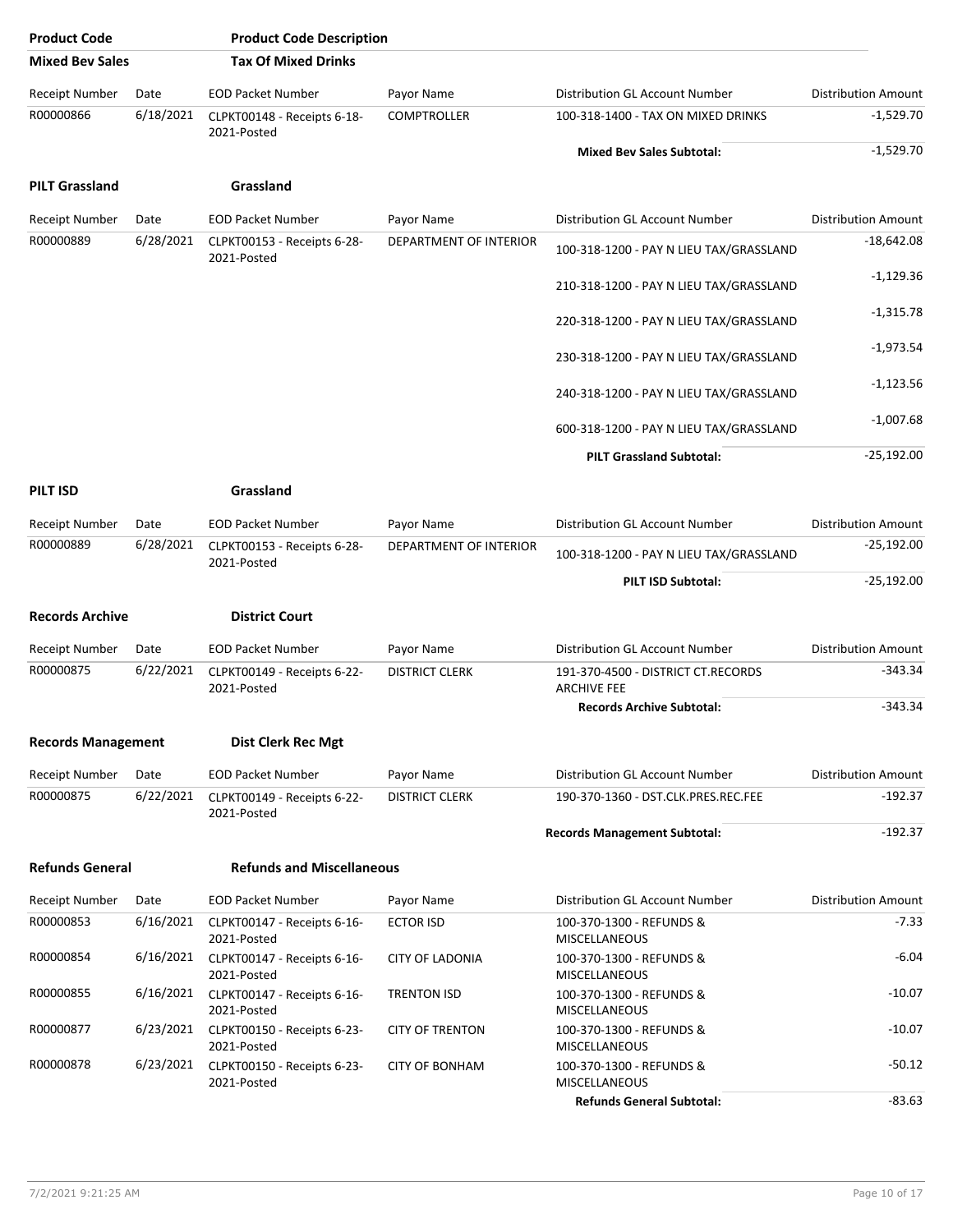| <b>Product Code</b>      |           | <b>Product Code Description</b>            |                                               |                                                         |                            |
|--------------------------|-----------|--------------------------------------------|-----------------------------------------------|---------------------------------------------------------|----------------------------|
| Rent                     |           | <b>Rent Verizon Tower</b>                  |                                               |                                                         |                            |
| Receipt Number           | Date      | <b>EOD Packet Number</b>                   | Payor Name                                    | Distribution GL Account Number                          | <b>Distribution Amount</b> |
| R00000888                | 6/25/2021 | CLPKT00152 - Receipts 6-25-<br>2021-Posted | <b>AMERICAN TOWER</b>                         | 100-370-1150 - RENT- VERIZON TOWER                      | $-1,064.61$                |
|                          |           |                                            |                                               | <b>Rent Subtotal:</b>                                   | $-1,064.61$                |
| <b>Rental Fee</b>        |           | Lake Fannin Rental Fee                     |                                               |                                                         |                            |
| <b>Receipt Number</b>    | Date      | <b>EOD Packet Number</b>                   | Payor Name                                    | <b>Distribution GL Account Number</b>                   | <b>Distribution Amount</b> |
| R00000839                | 6/14/2021 | CLPKT00146 - Receipts 6-14-<br>2021-Posted | CHRISTINE L. LIPSCOMB                         | 850-370-1850 - RENTAL FEE                               | $-250.00$                  |
|                          |           |                                            |                                               | <b>Rental Fee Subtotal:</b>                             | $-250.00$                  |
| <b>ROW FUND</b>          |           | <b>Right of Way</b>                        |                                               |                                                         |                            |
| <b>Receipt Number</b>    | Date      | <b>EOD Packet Number</b>                   | Payor Name                                    | Distribution GL Account Number                          | <b>Distribution Amount</b> |
| R00000860                | 6/18/2021 | CLPKT00148 - Receipts 6-18-                |                                               | ATMOS ENERGY/BOHANNON 700-370-1421 - ROW PERMITS        | $-90.00$                   |
|                          |           | 2021-Posted                                |                                               | <b>ROW FUND Subtotal:</b>                               | $-90.00$                   |
| <b>Sales Tax</b>         |           | <b>Sales Tax</b>                           |                                               |                                                         |                            |
| <b>Receipt Number</b>    | Date      | <b>EOD Packet Number</b>                   | Payor Name                                    | Distribution GL Account Number                          | <b>Distribution Amount</b> |
| R00000837                | 6/14/2021 | CLPKT00146 - Receipts 6-14-                | <b>COMPTROLLER</b>                            | 100-318-1600 - SALES TAX REVENUES                       | $-98,742.63$               |
|                          |           | 2021-Posted                                |                                               | 210-318-1600 - SALES TAX REVENUES                       | $-5,676.44$                |
|                          |           |                                            |                                               | 220-318-1600 - SALES TAX REVENUES                       | $-6,610.69$                |
|                          |           |                                            |                                               | 230-318-1600 - SALES TAX REVENUES                       | $-9,917.30$                |
|                          |           |                                            |                                               | 240-318-1600 - SALES TAX REVENUES                       | $-5,646.05$                |
|                          |           |                                            |                                               | <b>Sales Tax Subtotal:</b>                              | $-126,593.11$              |
| Sewage Permits/Insp.     |           | Sewage Permits/Insp.                       |                                               |                                                         |                            |
| Receipt Number           | Date      | <b>EOD Packet Number</b>                   | Payor Name                                    | Distribution GL Account Number                          | <b>Distribution Amount</b> |
| R00000836                | 6/10/2021 | CLPKT00145 - Receipts 6-10-<br>2021-Posted | FANNIN COUNTY ENVIRONMEI100-320-3000 - SEWAGE | PERMITS/INSPECTIONS                                     | $-9,885.00$                |
|                          |           |                                            |                                               | Sewage Permits/Insp. Subtotal:                          | $-9,885.00$                |
| <b>Sheriff Fees</b>      |           | <b>Sheriff Fees</b>                        |                                               |                                                         |                            |
| Receipt Number           | Date      | <b>EOD Packet Number</b>                   | Payor Name                                    | Distribution GL Account Number                          | <b>Distribution Amount</b> |
| R00000875                | 6/22/2021 | CLPKT00149 - Receipts 6-22-                | <b>DISTRICT CLERK</b>                         | 100-340-5600 - SHERIFF FEES                             | $-688.14$                  |
|                          |           | 2021-Posted                                |                                               | <b>Sheriff Fees Subtotal:</b>                           | $-688.14$                  |
| <b>Specialty Court</b>   |           | <b>Dist Clk Specialty Court</b>            |                                               |                                                         |                            |
| Receipt Number           | Date      | <b>EOD Packet Number</b>                   | Payor Name                                    | Distribution GL Account Number                          | <b>Distribution Amount</b> |
| R00000875                | 6/22/2021 | CLPKT00149 - Receipts 6-22-                | <b>DISTRICT CLERK</b>                         | 590-370-4260 - SPECIALTY COURT                          | $-109.36$                  |
|                          |           | 2021-Posted                                |                                               | <b>Specialty Court Subtotal:</b>                        | $-109.36$                  |
| <b>State Court Costs</b> |           | <b>State Court Costs</b>                   |                                               |                                                         |                            |
| <b>Receipt Number</b>    | Date      | <b>EOD Packet Number</b>                   | Payor Name                                    | Distribution GL Account Number                          | <b>Distribution Amount</b> |
| R00000875                | 6/22/2021 | CLPKT00149 - Receipts 6-22-<br>2021-Posted | <b>DISTRICT CLERK</b>                         | 100-318-1290 - STATE FINES AND<br><b>REIMBURSEMENTS</b> | $-1,645.82$                |
|                          |           |                                            |                                               | <b>State Court Costs Subtotal:</b>                      | $-1,645.82$                |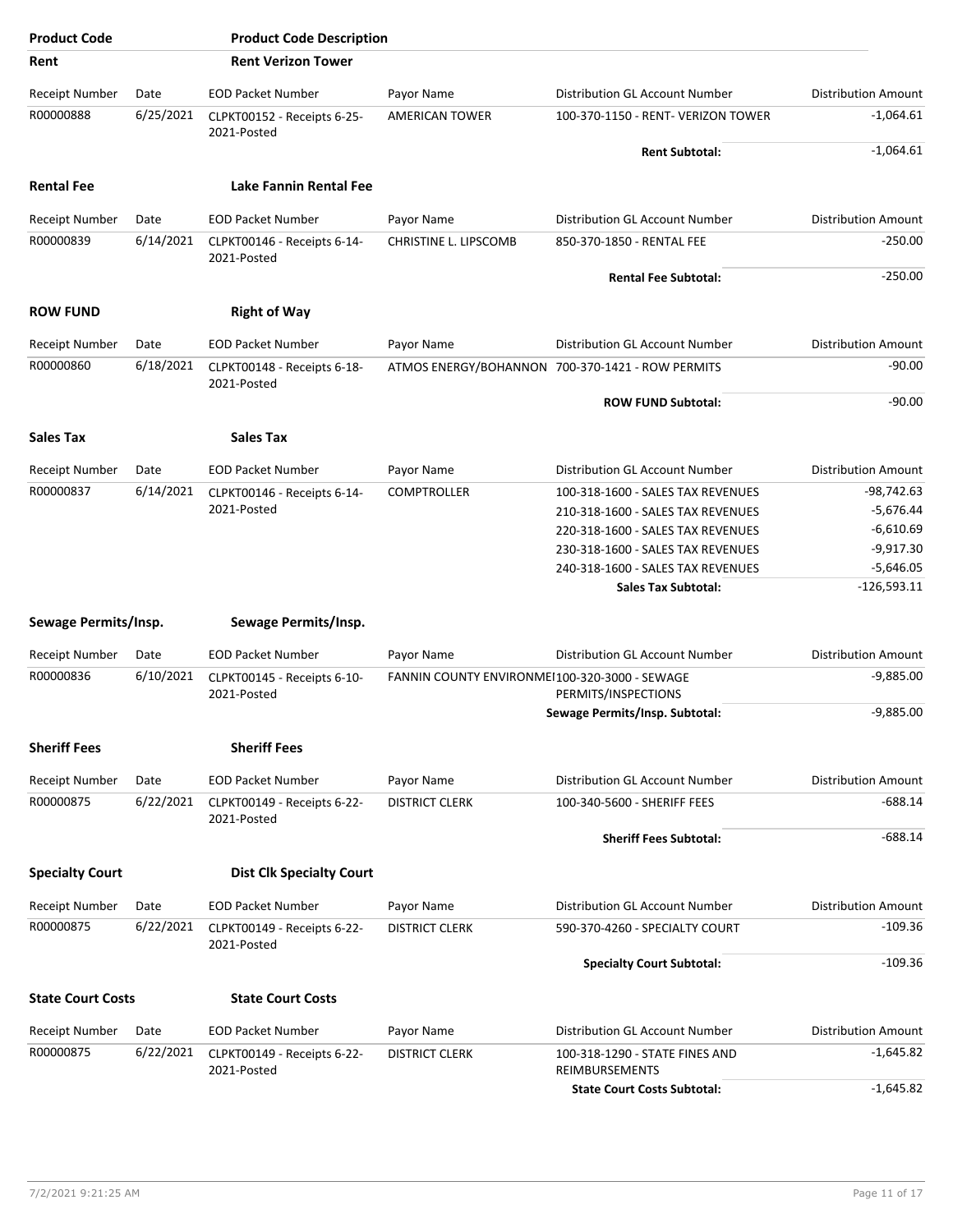| <b>Product Code</b>       |           | <b>Product Code Description</b>            |                           |                                                     |                            |
|---------------------------|-----------|--------------------------------------------|---------------------------|-----------------------------------------------------|----------------------------|
| <b>Statzer</b>            |           | Rent                                       |                           |                                                     |                            |
| Receipt Number            | Date      | <b>EOD Packet Number</b>                   | Payor Name                | Distribution GL Account Number                      | <b>Distribution Amount</b> |
| R00000830                 | 6/7/2021  | CLPKT00142 - Receipts 6-7-<br>2021-Posted  | RICHARD SELLS             | 920-370-1000 - RENT                                 | $-757.85$                  |
|                           |           |                                            |                           | <b>Statzer Subtotal:</b>                            | $-757.85$                  |
| <b>Tax Certificates</b>   |           | <b>Tax Certificates</b>                    |                           |                                                     |                            |
| <b>Receipt Number</b>     | Date      | <b>EOD Packet Number</b>                   | Payor Name                | Distribution GL Account Number                      | <b>Distribution Amount</b> |
| R00000828                 | 6/4/2021  | CLPKT00141 - Receipts 6-4-<br>2021-Posted  | <b>APPRAISAL DISTRICT</b> | 100-321-9010 - TAX CERTIFICATES                     | $-3.33$                    |
| R00000838                 | 6/14/2021 | CLPKT00146 - Receipts 6-14-<br>2021-Posted | <b>APPRAISAL DISTRICT</b> | 100-321-9010 - TAX CERTIFICATES                     | $-633.17$                  |
| R00000887                 | 6/25/2021 | CLPKT00152 - Receipts 6-25-<br>2021-Posted | <b>APPRAISAL DISTRICT</b> | 100-321-9010 - TAX CERTIFICATES                     | $-421.58$                  |
|                           |           |                                            |                           | <b>Tax Certificates Subtotal:</b>                   | $-1,058.08$                |
| <b>Technology</b>         |           | <b>County &amp; District Court</b>         |                           |                                                     |                            |
| <b>Receipt Number</b>     | Date      | <b>EOD Packet Number</b>                   | Payor Name                | Distribution GL Account Number                      | <b>Distribution Amount</b> |
| R00000875                 | 6/22/2021 | CLPKT00149 - Receipts 6-22-<br>2021-Posted | <b>DISTRICT CLERK</b>     | 192-370-4400 -<br>DST.CLK.CO.&DST.CT.TECHNOLOGY FEE | $-35.01$                   |
|                           |           |                                            |                           | <b>Technology Subtotal:</b>                         | $-35.01$                   |
| <b>TJJD Basic</b>         |           | Basic                                      |                           |                                                     |                            |
| <b>Receipt Number</b>     | Date      | <b>EOD Packet Number</b>                   | Payor Name                | Distribution GL Account Number                      | <b>Distribution Amount</b> |
| R00000874                 | 6/22/2021 | CLPKT00149 - Receipts 6-22-<br>2021-Posted | T.J.J.D.                  | 890-330-9150 - BASIC PROBATION<br>SUPERVISION       | $-11,393.00$               |
|                           |           |                                            |                           | <b>TJJD Basic Subtotal:</b>                         | $-11,393.00$               |
| <b>TJJD Comm Div</b>      |           | <b>Comm Div</b>                            |                           |                                                     |                            |
| Receipt Number            | Date      | <b>EOD Packet Number</b>                   | Payor Name                | Distribution GL Account Number                      | <b>Distribution Amount</b> |
| R00000874                 | 6/22/2021 | CLPKT00149 - Receipts 6-22-                | T.J.J.D.                  | 890-330-9180 - COMMITMENT DIVERSION                 | $-834.00$                  |
|                           |           | 2021-Posted                                |                           | <b>TJJD Comm Div Subtotal:</b>                      | $-834.00$                  |
|                           |           |                                            |                           |                                                     |                            |
| <b>TJJD Comm Prog</b>     |           | <b>Comm Prog</b>                           |                           |                                                     |                            |
| <b>Receipt Number</b>     | Date      | <b>EOD Packet Number</b>                   | Payor Name                | Distribution GL Account Number                      | <b>Distribution Amount</b> |
| R00000874                 | 6/22/2021 | CLPKT00149 - Receipts 6-22-<br>2021-Posted | T.J.J.D.                  | 890-330-9160 - COMMUNITY PROGRAMS                   | $-6,250.00$                |
|                           |           |                                            |                           | <b>TJJD Comm Prog Subtotal:</b>                     | $-6,250.00$                |
| <b>TJJD Mental Health</b> |           | <b>Mental Health</b>                       |                           |                                                     |                            |
| Receipt Number            | Date      | <b>EOD Packet Number</b>                   | Payor Name                | Distribution GL Account Number                      | <b>Distribution Amount</b> |
| R00000874                 | 6/22/2021 | CLPKT00149 - Receipts 6-22-                | T.J.J.D.                  | 890-330-9190 - MENTAL HEALTH SERVICES               | $-895.00$                  |
|                           |           | 2021-Posted                                |                           | <b>TJJD Mental Health Subtotal:</b>                 | $-895.00$                  |
| <b>TJJD PPA</b>           |           | <b>PPA</b>                                 |                           |                                                     |                            |
| Receipt Number            | Date      | <b>EOD Packet Number</b>                   | Payor Name                | Distribution GL Account Number                      | <b>Distribution Amount</b> |
| R00000874                 | 6/22/2021 | CLPKT00149 - Receipts 6-22-                | T.J.J.D.                  | 890-330-9170 - PRE/POST ADJUDICATION                | $-365.00$                  |
|                           |           | 2021-Posted                                |                           | <b>TJJD PPA Subtotal:</b>                           | $-365.00$                  |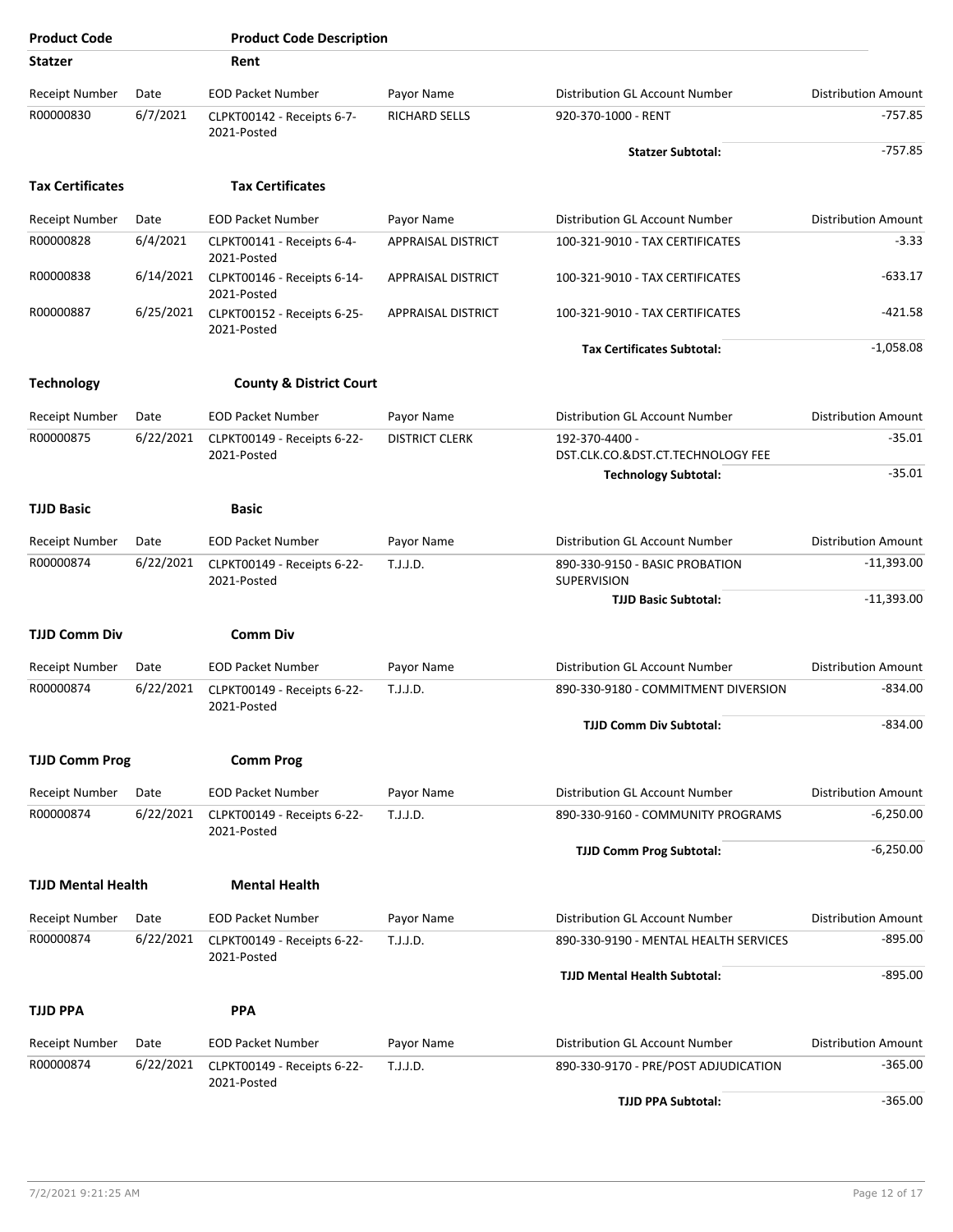| <b>Product Code</b>    |           | <b>Product Code Description</b>            |                                      |                                        |                            |
|------------------------|-----------|--------------------------------------------|--------------------------------------|----------------------------------------|----------------------------|
| <b>Utilities Reimb</b> |           | <b>TDHS Utilities</b>                      |                                      |                                        |                            |
| Receipt Number         | Date      | <b>EOD Packet Number</b>                   | Payor Name                           | Distribution GL Account Number         | <b>Distribution Amount</b> |
| R00000834              | 6/8/2021  | CLPKT00143 - Receipts 6-8-<br>2021-Posted  | <b>HEALTH &amp; HUMAN SERVICES C</b> | 100-370-1470 - UTILITIES REIMBURSEMENT | -885.77                    |
|                        |           |                                            |                                      | <b>Utilities Reimb Subtotal:</b>       | $-885.77$                  |
| <b>Veterans Court</b>  |           | <b>Program Fee</b>                         |                                      |                                        |                            |
| Receipt Number         | Date      | <b>EOD Packet Number</b>                   | Payor Name                           | Distribution GL Account Number         | <b>Distribution Amount</b> |
| R00000858              | 6/16/2021 | CLPKT00147 - Receipts 6-16-<br>2021-Posted | <b>FANNIN COUNTY CSCD</b>            | 800-370-1800 - PROGRAM FEES            | -25.00                     |
|                        |           |                                            |                                      | <b>Veterans Court Subtotal:</b>        | $-25.00$                   |
|                        |           |                                            |                                      | <b>Grand Total:</b>                    | -1,744,387.03              |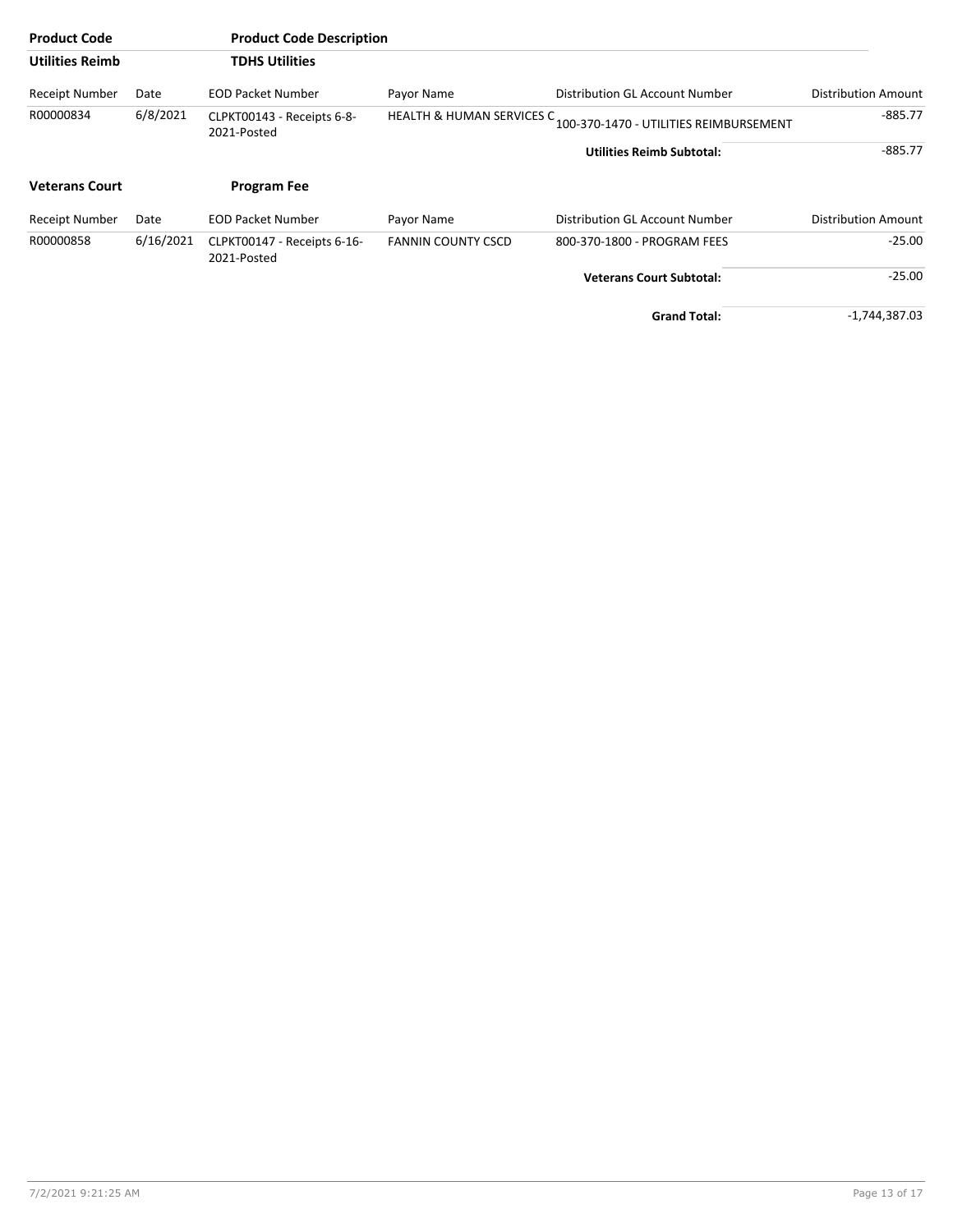

## **Receipt Listing by Product Code**

Fannin County, TX **General Ledger Distribution Account Summary** 

Date Range: 06/01/2021 - 06/30/2021

| Distribution GL Account Number                    |               | <b>Distribution Amount</b> |
|---------------------------------------------------|---------------|----------------------------|
| <b>Fund: 100</b>                                  |               |                            |
| 100-310-1100 - CURRENT TAXES                      |               | $-102,339.10$              |
| 100-310-1200 - DELINQUENT TAXES                   |               | -17,462.27                 |
| 100-318-1200 - PAY N LIEU TAX/GRASSLAND           |               | -43,834.08                 |
| 100-318-1290 - STATE FINES AND REIMBURSEMENTS     |               | $-1,645.82$                |
| 100-318-1300 - COURT COSTS/ARREST FEES            |               | $-5,976.60$                |
| 100-318-1320 - ATTORNEYS & DOCTORS                |               | $-6.96$                    |
| 100-318-1400 - TAX ON MIXED DRINKS                |               | $-2,810.13$                |
| 100-318-1600 - SALES TAX REVENUES                 |               | $-98,742.63$               |
| 100-319-4200 - JAIL PAY PHONE COMMISSION          |               | $-33,104.01$               |
| 100-319-5530 - ADMINISTRATIVE FEE                 |               | $-56,310.00$               |
| 100-320-2000 - ALCOHLIC BEVERAGE LICENSE          |               | $-192.00$                  |
| 100-320-3000 - SEWAGE PERMITS/INSPECTIONS         |               | $-9,885.00$                |
| 100-321-2000 - COMMISSIONS ON CAR REGIST          |               | $-6,676.20$                |
| 100-321-2500 - COMMISSION ON CAR TITLES           |               | $-2,020.00$                |
| 100-321-9010 - TAX CERTIFICATES                   |               | $-1,058.08$                |
| 100-340-1350 - FAMILY PROTECTION FEE              |               | $-150.00$                  |
| 100-340-4500 - DISTRICT CLERK FEES                |               | $-4,998.68$                |
| 100-340-4750 - DISTRICT ATTORNEY FEES             |               | $-8.40$                    |
| 100-340-4840 - ELECTION REIMBURSEMENTS            |               | $-300.00$                  |
| 100-340-5510 - CONSTABLE PCT. 1 FEES              |               | $-225.00$                  |
| 100-340-5600 - SHERIFF FEES                       |               | $-688.14$                  |
| 100-340-5730 - BOND SUPERVISION FEES              |               | $-11,742.00$               |
| 100-340-6000 - D.C.6TH COURT OF APPEALS FEE       |               | $-130.00$                  |
| 100-340-6540 - FLOOD PLAIN DEVELOPMENT PERMIT     |               | $-270.00$                  |
| 100-340-6550 - BUILDING PERMITS                   |               | $-300.00$                  |
| 100-360-1000 - INTEREST EARNINGS                  |               | $-0.06$                    |
| 100-370-1000 - KFYN-RADIO TOWER RENT              |               | $-200.00$                  |
| 100-370-1150 - RENT- VERIZON TOWER                |               | $-1,064.61$                |
| 100-370-1300 - REFUNDS & MISCELLANEOUS            |               | $-83.63$                   |
| 100-370-1310 - AUTOMOBILE INSURANCE LOSS PAYMENTS |               | $-12,923.38$               |
| 100-370-1420 - CULVERT PERMITTING PROCESS         |               | $-80.00$                   |
| 100-370-1470 - UTILITIES REIMBURSEMENT            |               | $-885.77$                  |
| 100-370-1620 - COURT REPORTER SERVICE FEE         |               | $-390.00$                  |
| 100-370-4320 - PROCEEDS OF SALE OF LIVESTOCK      |               | $-4,227.25$                |
| 100-475-3110 - POSTAGE                            |               | $-6.65$                    |
|                                                   | 100 Subtotal: | -420,736.45                |
|                                                   |               |                            |
| <b>Fund: 110</b>                                  |               |                            |
| 110-340-6500 - DISTRICT CLERK FEES                |               | $-183.97$                  |
|                                                   | 110 Subtotal: | $-183.97$                  |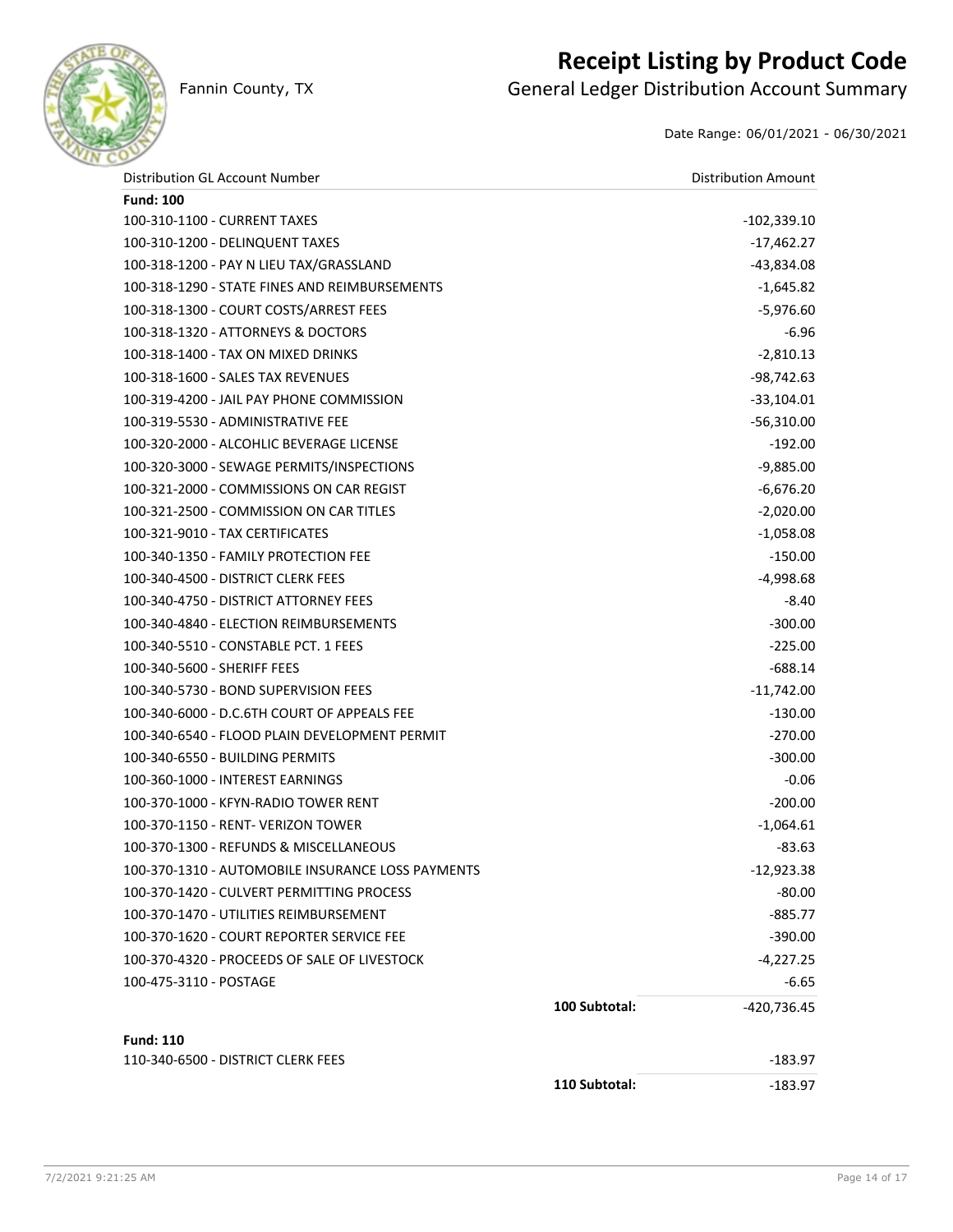| Distribution GL Account Number                             |               | <b>Distribution Amount</b> |
|------------------------------------------------------------|---------------|----------------------------|
| <b>Fund: 123</b>                                           |               |                            |
| 123-340-4840 - ELECTION REIMBURSEMENTS                     |               | $-3,096.00$                |
|                                                            | 123 Subtotal: | $-3,096.00$                |
| <b>Fund: 130</b>                                           |               |                            |
| 130-345-1130 - SURETY BAIL BOND FEE                        |               | $-270.00$                  |
|                                                            | 130 Subtotal: | $-270.00$                  |
|                                                            |               |                            |
| <b>Fund: 190</b>                                           |               |                            |
| 190-370-1360 - DST.CLK.PRES.REC.FEE                        |               | $-192.37$                  |
|                                                            | 190 Subtotal: | $-192.37$                  |
| <b>Fund: 191</b>                                           |               |                            |
| 191-370-4500 - DISTRICT CT.RECORDS ARCHIVE FEE             |               | $-343.34$                  |
|                                                            | 191 Subtotal: | $-343.34$                  |
|                                                            |               |                            |
| <b>Fund: 192</b>                                           |               | $-35.01$                   |
| 192-370-4400 - DST.CLK.CO.&DST.CT.TECHNOLOGY FEE           |               |                            |
|                                                            | 192 Subtotal: | $-35.01$                   |
| <b>Fund: 193</b>                                           |               |                            |
| 193-370-1330 - DIST.CLK.COURT RECORDS PRESERVATION         |               | $-262.64$                  |
|                                                            | 193 Subtotal: | $-262.64$                  |
|                                                            |               |                            |
| <b>Fund: 200</b><br>200-370-1350 - CO.OFFICE REC.MNGMT.FEE |               | $-328.62$                  |
|                                                            |               |                            |
|                                                            | 200 Subtotal: | $-328.62$                  |
| <b>Fund: 210</b>                                           |               |                            |
| 210-310-1100 - CURRENT TAXES                               |               | $-5,881.88$                |
| 210-310-1200 - DELINQUENT TAXES                            |               | $-1,003.63$                |
| 210-318-1200 - PAY N LIEU TAX/GRASSLAND                    |               | $-1,129.36$                |
| 210-318-1600 - SALES TAX REVENUES                          |               | $-5,676.44$                |
| 210-321-3000 - COUNTY'S ADDITIONAL \$10                    |               | $-4,752.61$                |
| 210-350-4500 - DISTRICT CLERK FINES                        |               | -1,115.69                  |
| 210-370-1420 - CULVERT PERMITTING PROCESS                  |               | $-40.00$                   |
| 210-370-1500 - DONATIONS                                   |               | $-350.00$                  |
|                                                            | 210 Subtotal: | $-19,949.61$               |
| <b>Fund: 220</b>                                           |               |                            |
| 220-310-1100 - CURRENT TAXES                               |               | $-6,852.79$                |
| 220-310-1200 - DELINQUENT TAXES                            |               | $-1,169.30$                |
| 220-318-1200 - PAY N LIEU TAX/GRASSLAND                    |               | $-1,315.78$                |
| 220-318-1600 - SALES TAX REVENUES                          |               | $-6,610.69$                |
| 220-321-3000 - COUNTY'S ADDITIONAL \$10                    |               | -5,536.17                  |
| 220-350-4500 - DISTRICT CLERK FINES                        |               | $-1,299.62$                |
| 220-370-1300 - REFUNDS & MISCELLANEOUS                     |               | $-16.43$                   |
| 220-370-1420 - CULVERT PERMITTING PROCESS                  |               | $-60.00$                   |
|                                                            | 220 Subtotal: | $-22,860.78$               |
|                                                            |               |                            |
| <b>Fund: 230</b>                                           |               |                            |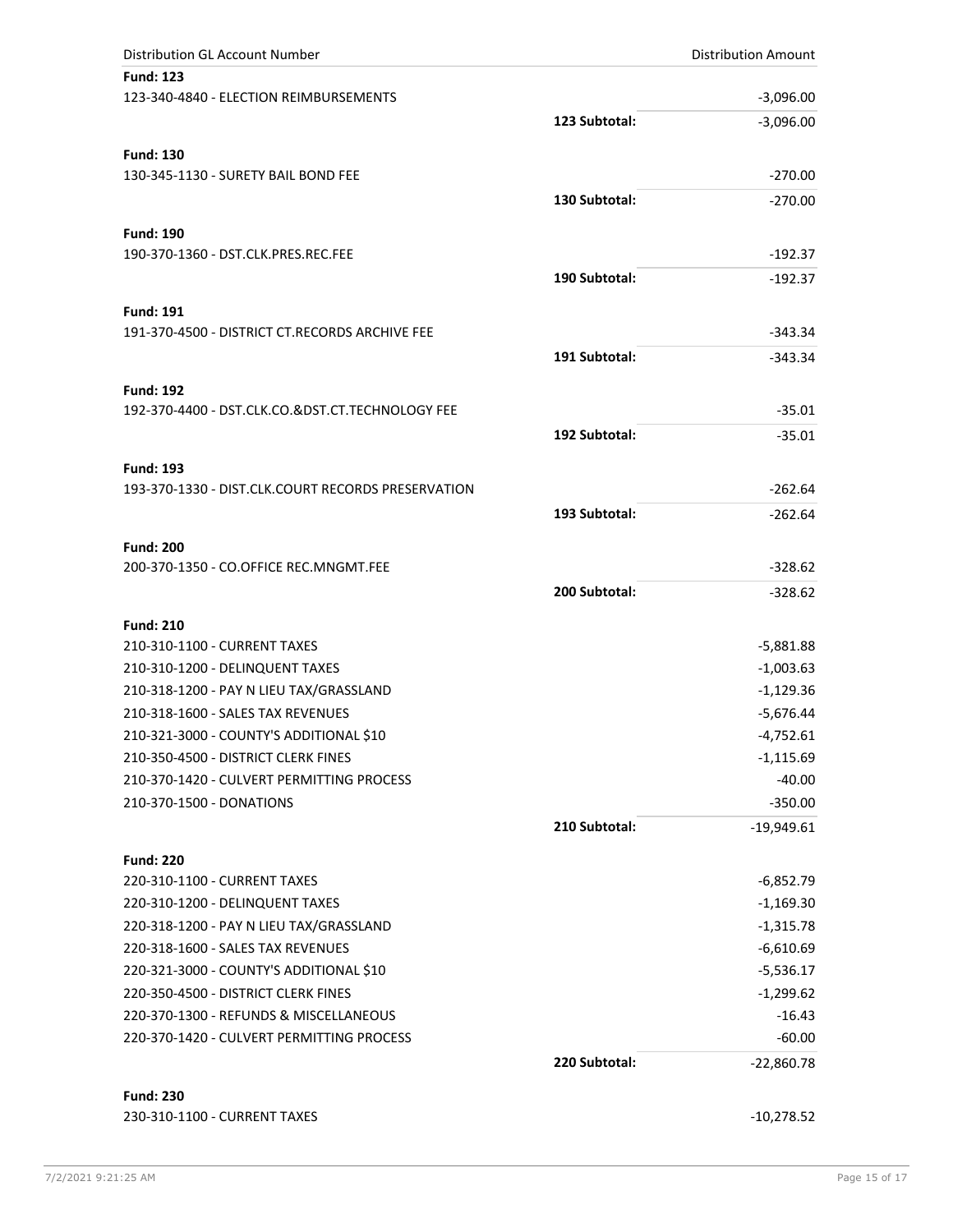| Distribution GL Account Number                  |               | <b>Distribution Amount</b> |
|-------------------------------------------------|---------------|----------------------------|
| 230-310-1200 - DELINQUENT TAXES                 |               | $-1,753.83$                |
| 230-318-1200 - PAY N LIEU TAX/GRASSLAND         |               | $-1,973.54$                |
| 230-318-1600 - SALES TAX REVENUES               |               | $-9,917.30$                |
| 230-321-3000 - COUNTY'S ADDITIONAL \$10         |               | $-8,304.25$                |
| 230-350-4500 - DISTRICT CLERK FINES             |               | $-1,949.43$                |
| 230-370-1300 - REFUNDS & MISCELLANEOUS          |               | $-49.29$                   |
| 230-370-1420 - CULVERT PERMITTING PROCESS       |               | $-60.00$                   |
|                                                 | 230 Subtotal: | $-34,286.16$               |
| <b>Fund: 240</b>                                |               |                            |
| 240-310-1100 - CURRENT TAXES                    |               | $-5,851.70$                |
| 240-310-1200 - DELINQUENT TAXES                 |               | $-998.48$                  |
| 240-318-1200 - PAY N LIEU TAX/GRASSLAND         |               | $-1,123.56$                |
| 240-318-1600 - SALES TAX REVENUES               |               | $-5,646.05$                |
| 240-321-3000 - COUNTY'S ADDITIONAL \$10         |               | $-4,726.97$                |
| 240-350-4500 - DISTRICT CLERK FINES             |               | $-1,109.66$                |
|                                                 | 240 Subtotal: | $-19,456.42$               |
|                                                 |               |                            |
| <b>Fund: 350</b>                                |               |                            |
| 350-340-4500 - DISTRICT CLERK FEES              |               | $-910.00$                  |
|                                                 | 350 Subtotal: | $-910.00$                  |
| <b>Fund: 360</b>                                |               |                            |
| 360-340-4750 - DISTRICT ATTORNEY FEES           |               | $-30.00$                   |
| 360-370-1300 - REFUNDS & MISCELLANEOUS          |               | $-105.88$                  |
|                                                 | 360 Subtotal: | $-135.88$                  |
|                                                 |               |                            |
| <b>Fund: 590</b>                                |               |                            |
| 590-370-4250 - DRUG COURT FEE                   |               | $-77.72$                   |
| 590-370-4260 - SPECIALTY COURT                  |               | $-109.36$                  |
|                                                 | 590 Subtotal: | $-187.08$                  |
| <b>Fund: 600</b>                                |               |                            |
| 600-310-1100 - CURRENT TAXES                    |               | $-14,169.05$               |
| 600-310-1200 - DELINQUENT TAXES                 |               | $-3,990.85$                |
| 600-318-1200 - PAY N LIEU TAX/GRASSLAND         |               | $-1,007.68$                |
|                                                 | 600 Subtotal: | $-19,167.58$               |
|                                                 |               |                            |
| <b>Fund: 670</b>                                |               |                            |
| 670-330-5100 - COURTHOUSE RESTORATION           |               | $-1,178,005.39$            |
|                                                 | 670 Subtotal: | $-1,178,005.39$            |
| <b>Fund: 700</b>                                |               |                            |
| 700-370-1421 - ROW PERMITS                      |               | $-90.00$                   |
|                                                 | 700 Subtotal: | $-90.00$                   |
|                                                 |               |                            |
| <b>Fund: 800</b><br>800-370-1800 - PROGRAM FEES |               | $-25.00$                   |
|                                                 |               |                            |
|                                                 | 800 Subtotal: | $-25.00$                   |
| <b>Fund: 850</b>                                |               |                            |
| 850-370-1500 - DONATIONS                        |               | $-83.00$                   |